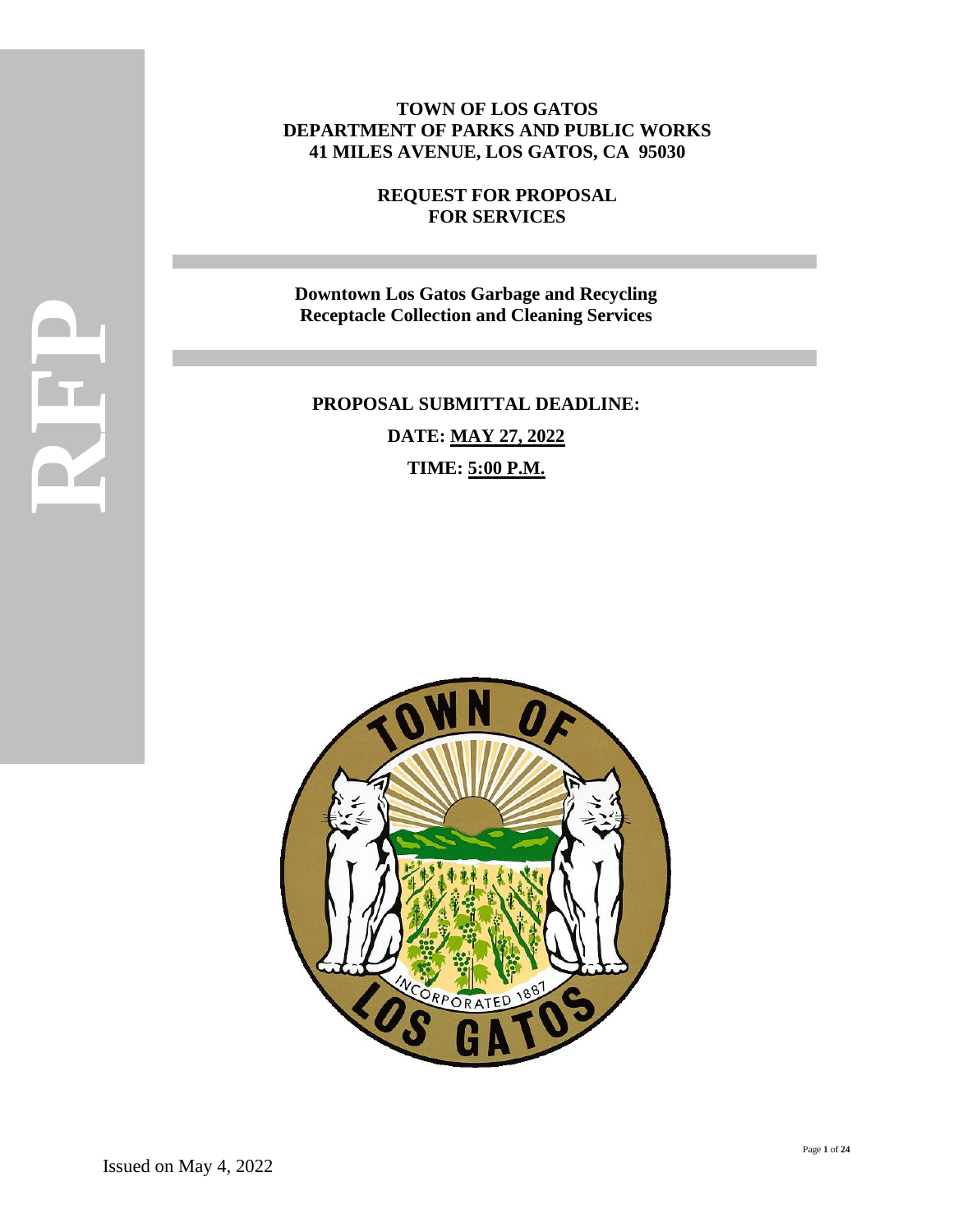# **REQUEST FOR PROPOSAL**

# **1. INTRODUCTION**

The Town of Los Gatos ("Town") is soliciting Request for Proposals (RFP) from qualified firms to provide weekend collection and cleaning of garbage, recycling, and pizza box receptacles, and an additional mid-week collection of recycling receptacles only, for approximately 114 public receptacles, including 7 pizza box receptacles in Downtown Los Gatos. Receptacles are located on sidewalks or adjacent park areas along the streets highlighted on the attached location map (Attachment E). The term of the service agreement is anticipated to be for a five year period beginning **September 1, 2022** and ending **June 30, 2026**. The selected proposer will be expected to deliver complete, high-quality services, and to consult and work with Town staff as needed. The award of any contract shall be the sole discretion of the Town.

The current inventory of receptacles in Downtown Los Gatos is shown below. As provided for in the cost proposal form included as part of this RFP, proposers are requested to provide proposals for the current receptacle inventory.

| Receptacle Type           | Current |  |
|---------------------------|---------|--|
| Garbage                   | 61      |  |
| Recycling                 | 50      |  |
| Pizza Box Receptacles     |         |  |
| <b>Big Belly Combined</b> |         |  |
| <b>Total</b>              | 114     |  |

# **More detailed information on the project is included in Attachment A.**

# **2. ATTACHMENTS**

The attachments below are included with this Request for Proposal ("RFP"). The items identified with an asterisk (\*) must be completed, signed by the appropriate representative of the company, and returned with the submittal.

Attachment A – Scope of Services

Attachment B – Proposer's Information Form\*

Attachment C – Agreement for Services

Attachment D – Cost Proposal Format\*

Attachment E – Location Map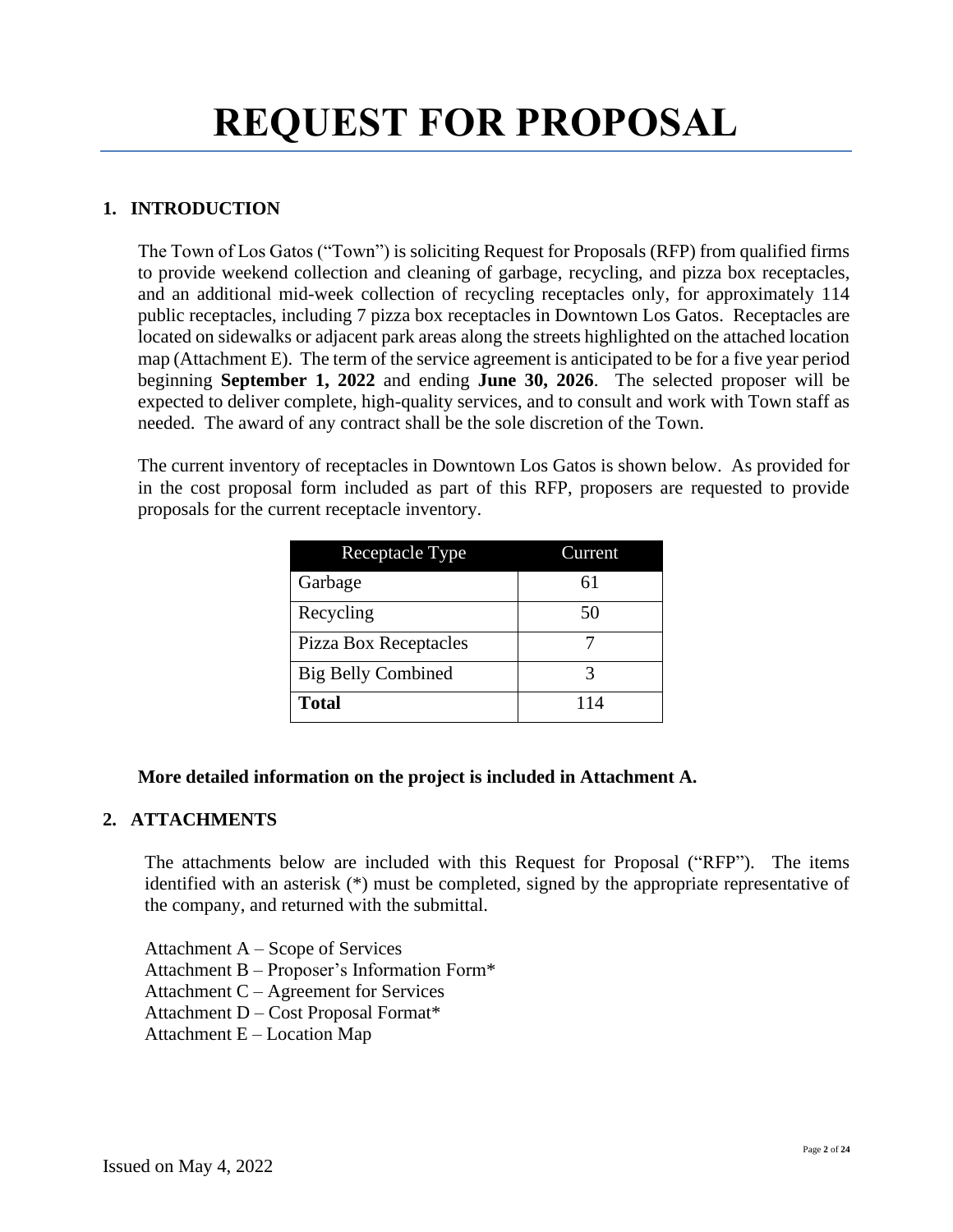#### **3. INSTRUCTIONS TO PROPOSERS**

- 3.1 Pre-proposal Conference: All interested proposers are required to attend a mandatory proposal meeting on **Wednesday May 18, 2022 at 10:00 a.m.** at the Town of Los Gatos Service Center administrative offices located at 41 Miles Avenue.
- 3.2 Examination of Proposal Documents.

The submission of a proposal shall be deemed a representation and certification by the Proposer that they:

- 3.2.1 Have carefully read and fully understand the information that was provided by the Town to serve as the basis for submission of this proposal.
- 3.2.2 Have the capability to successfully undertake and complete the responsibilities and obligations of the proposal being submitted.
- 3.2.3 Represent that all information contained in the proposal is true and correct.
- 3.2.4 Did not, in any way, collude, conspire to agree, directly or indirectly, with any person, firm, corporation or other Proposer in regard to the amount, terms or conditions of this proposal.
- 3.2.5 Acknowledge that the Town has the right to make any inquiry it deems appropriate to substantiate or supplement information supplied by Proposer, and Proposer hereby grants the Town permission to make these inquiries, and to provide any and all related documentation in a timely manner.
- 3.3 No request for modification of the proposal shall be considered after its submission on grounds that Proposer was not fully informed of any fact or condition.
- 3.4 Questions.

Any questions by the Proposer regarding this RFP or the project must be put in writing and received by the Town no later than **5:00 p.m. on May 20, 2022**. Correspondence shall be addressed to:

Marina Chislett Parks and Public Works Department 41 Miles Avenue Los Gatos, CA, 95030 Telephone: (408) 399-5778 E-mail: [mchislett@losgatosca.gov](mailto:mchislett@losgatosca.gov) (Preferred)

The Town shall not be responsible for nor be bound by any oral instructions, interpretations, or explanations issued by the Town or its representatives.

Responses from the Town to questions by any Proposer will be communicated in writing to all recipients of this RFP. Questions received after the date and time stated above will not be accepted and will be returned to sender/s without response.

3.5 Addenda.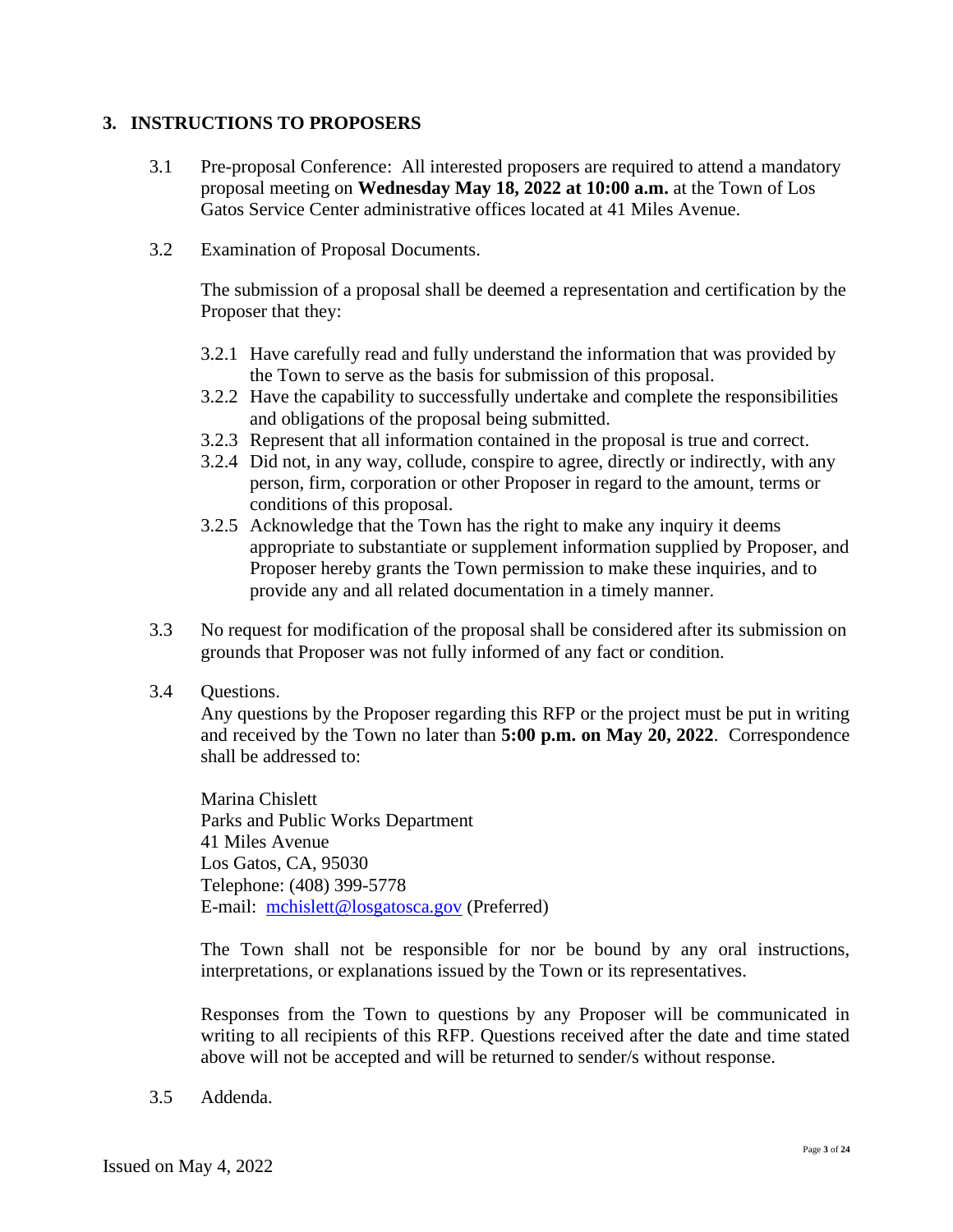Any addenda issued by Town shall be in writing, shall become a part of this RFP, and shall be acknowledged and responded to by Proposer.

3.6 Submission of Proposals: All proposals shall be submitted to:

> Marina Chislett Department of Parks and Public Works 41 Miles Avenue Los Gatos, CA, 95030 Telephone: (408) 399-5778 E-mail: [mchislett@losgatosca.gov](mailto:mchislett@losgatosca.gov) (preferred)

Proposals must be delivered no later than **5:00 pm on May 27, 2022**. All proposals received after that time will not be accepted.

3.7 Withdrawal of Proposals.

A Proposer may withdraw its proposal at any time before the expiration of the time for submission of proposals as provided in the RFP by delivering a written request for withdrawal signed by, or on behalf of, the Proposer.

# **4. RIGHTS OF THE TOWN OF LOS GATOS**

This RFP does not commit the Town to enter into a contract, nor does it obligate the Town to pay for any costs incurred in preparation and submission of proposals or in anticipation of a contract. The Town reserves the right to:

- Make the selection based on its sole discretion;
- Reject any and all proposals;
- Issue subsequent Requests for Proposals;
- Postpone opening proposals for its own convenience;
- Remedy errors in the Request for Proposals process;
- Approve or disapprove the use of particular subconsultants;
- Negotiate with any, all or none of the Proposers regarding project scope;
- Accept other than the lowest cost offer;
- Waive informalities and irregularities in the Proposals; and/or
- Enter into an agreement with another Proposer in the event the originally selected Proposer defaults or fails to execute an agreement with the Town.

Town staff shall rate and select the company based on the following criteria:

- Completeness of the proposal (30%)
- Qualification of the project team and key personnel (35%)
- Approach and understanding of the project and tasks (35%)

If necessary, oral interviews may be conducted with top-ranking firms based on the evaluation of the proposals.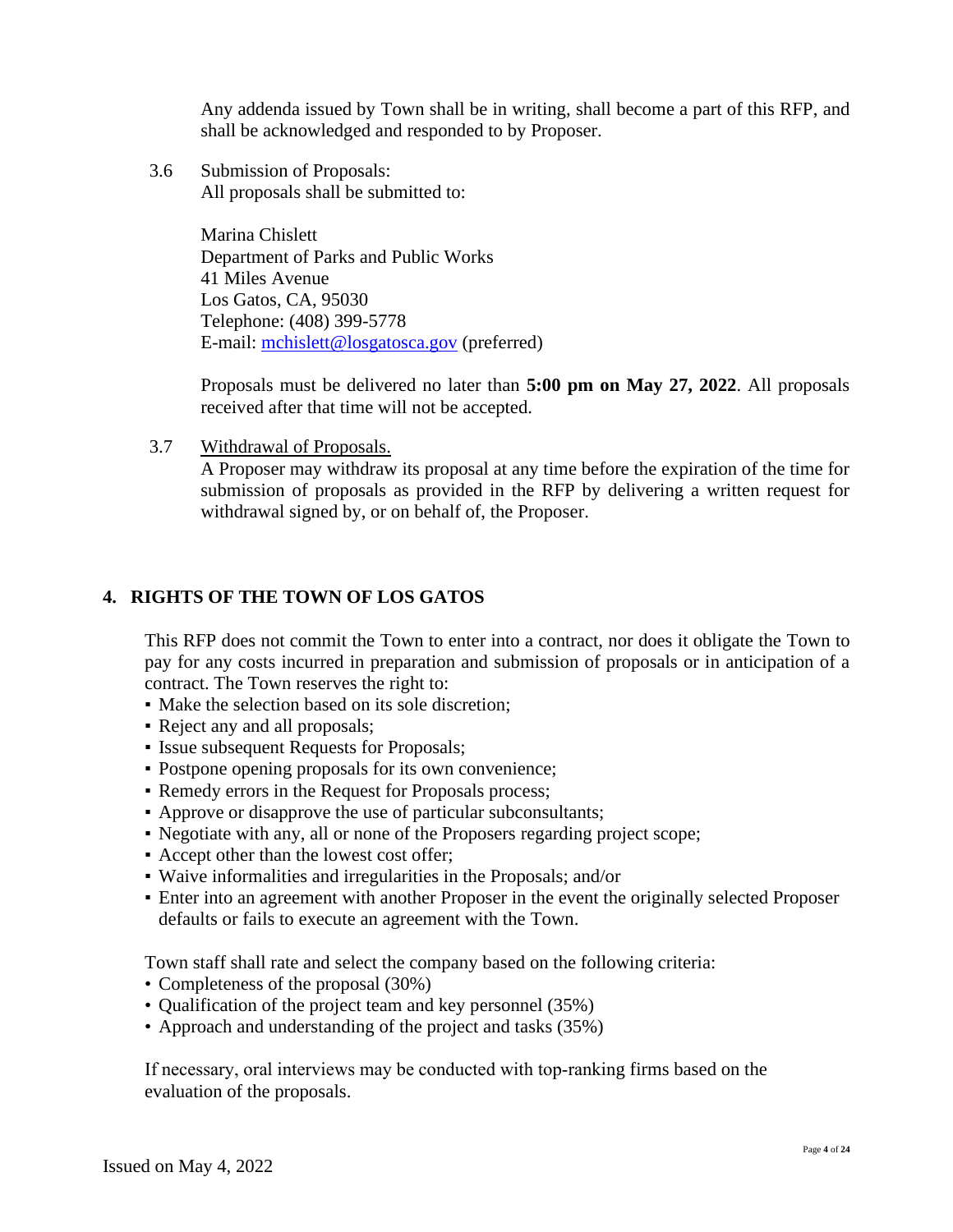An agreement shall not be binding or valid with the Town unless and until it is executed by authorized representatives of the Town and of the Proposer.

#### **5. RFP TIMELINE**

The Town intends to select a contractor prior to July 1, 2022. The Town may, at its own discretion, conduct interviews and other evaluations of some, all, or none of the applicants prior to selection. The Town will select the firm that best meets the needs of the Town.

#### **6. INFORMATION TO BE SUBMITTED**

These guidelines govern the format and content of the proposal. The intent of the RFP is to encourage responses that clearly communicate the Proposer's understanding of the Town's requirements and the contractor's ability to meet those requirements.

In addition to the items included within this RFP and attachments  $A - E$ , the proposal should include the following information:

- Cover letter describing how the consultant can meet the needs of the Town.
- Relevant experience and expertise of the firm.
- Identification of the project team, including the main project contact.
- Resumes for the project team identifying relevant experience.
- Description of and three references for projects of similar size and scope.
- Other relevant information to assist the Town in its selection.

#### **7. CONTRACT TYPE AND METHOD OF PAYMENT**

It is anticipated that the agreement resulting from this RFP, if awarded, will be an Agreement for Services. The method of payment to the successful Proposer shall be for services provided based on established rates for services with a maximum "not to exceed" fee as set by the Proposer in the proposal or as negotiated between the Proposer and the Town as being the maximum cost to perform all work. This figure shall include direct costs and overhead, such as, but not limited to, materials, delivery, transportation, communications, and any subcontracted items of work.

Proposers shall be prepared to accept the terms and conditions of the Agreement, including Insurance Requirements.

The above factors will be taken into account in evaluating proposals. Proposals that take exceptions to the proposed Agreement may be determined by the Town, at its sole discretion, to be unacceptable and no longer considered for award.

#### **8. INSURANCE REQUIREMENTS**

The selected Proposer(s), at Proposer's sole cost and expense and for the full term of the agreement or any extension thereof, shall obtain and maintain, at a minimum, all of the insurance requirements outlined.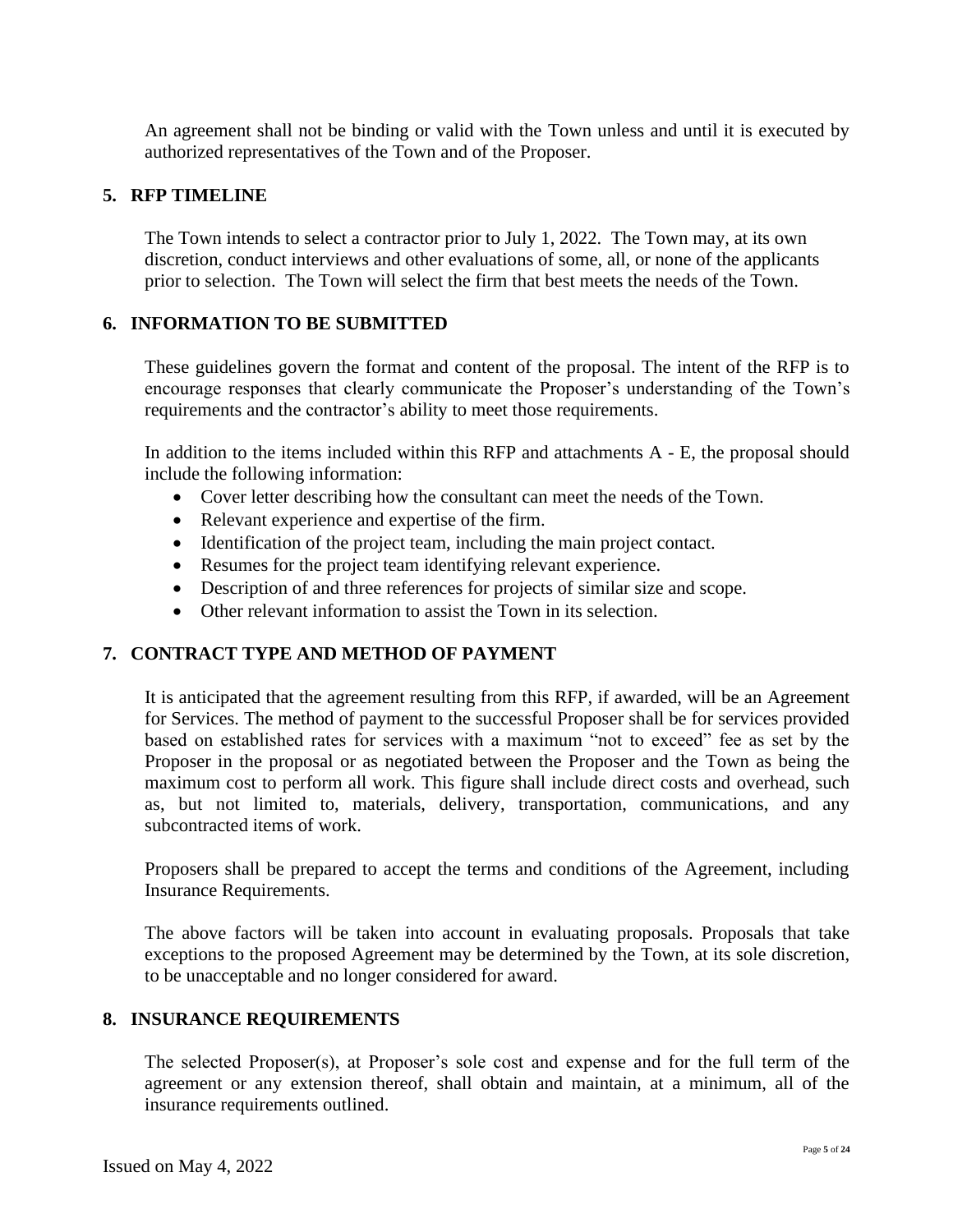All policies, endorsements, certificates and/or binders shall be subject to the approval of the Town of Los Gatos as to form and content. These requirements are subject to amendment or waiver, if so approved in writing by the Town of Los Gatos. The selected Proposer agrees to provide the Town with a copy of said policies, certificates and/or endorsement upon award of Agreement.

#### **9. PUBLIC NATURE OF PROPOSAL MATERIAL**

Responses to this RFP become the exclusive property of the Town of Los Gatos. At such time as the Town awards a contract, all proposals received in response to this RFP become a matter of public record and shall be regarded as public records, with the exception of those elements in each proposal which are defined by the Proposer as business or trade secrets and plainly marked as "Confidential," "Trade Secret," or "Proprietary." The Town shall not in any way be liable or responsible for the disclosure of any such proposal or portions thereof, if they are not plainly marked as "Confidential," "Trade Secret," or "Proprietary," or if disclosure, in the Town's sole discretion, is required under the California Public Records Act as addressed below. Any proposal which contains language purporting to render all or significant portions of the proposal "Confidential," "Trade Secret," or "Proprietary" shall be regarded as non-responsive.

Although the California Public Records Act recognizes that certain confidential trade secret information may be protected from disclosure, the Town of Los Gatos may determine, in its sole discretion that the information that a Proposer submits is not a trade secret. If a request is made for information marked "Confidential," "Trade Secret," or "Proprietary," the Town shall provide the Proposer who submitted the information reasonable notice to allow the Proposer to seek protection from disclosure by a court of competent jurisdiction, at the Proposer's sole expense.

#### **10. COLLUSION**

By submitting a proposal, each Proposer represents and warrants that its proposal is genuine and made in the interest of or on behalf of any person not named therein; that the Proposer has not directly induced or solicited any other person to submit a sham proposal or any other person to refrain from submitting a proposal; and that the Proposer has not in any manner sought collusion to secure any improper advantage over any other person submitting a proposal.

#### **11. DISQUALIFICATION**

Factors, such as, but not limited to, any of the following, may disqualify a proposal without further consideration:

- Evidence of collusion, directly or indirectly, among Proposers in regard to the amount, terms or conditions of this proposal;
- Any attempt to improperly influence any member of the evaluation team;
- Existence of any lawsuit, unresolved contractual claim or dispute between Proposer and the Town;
- Evidence of incorrect information submitted as part of the proposal;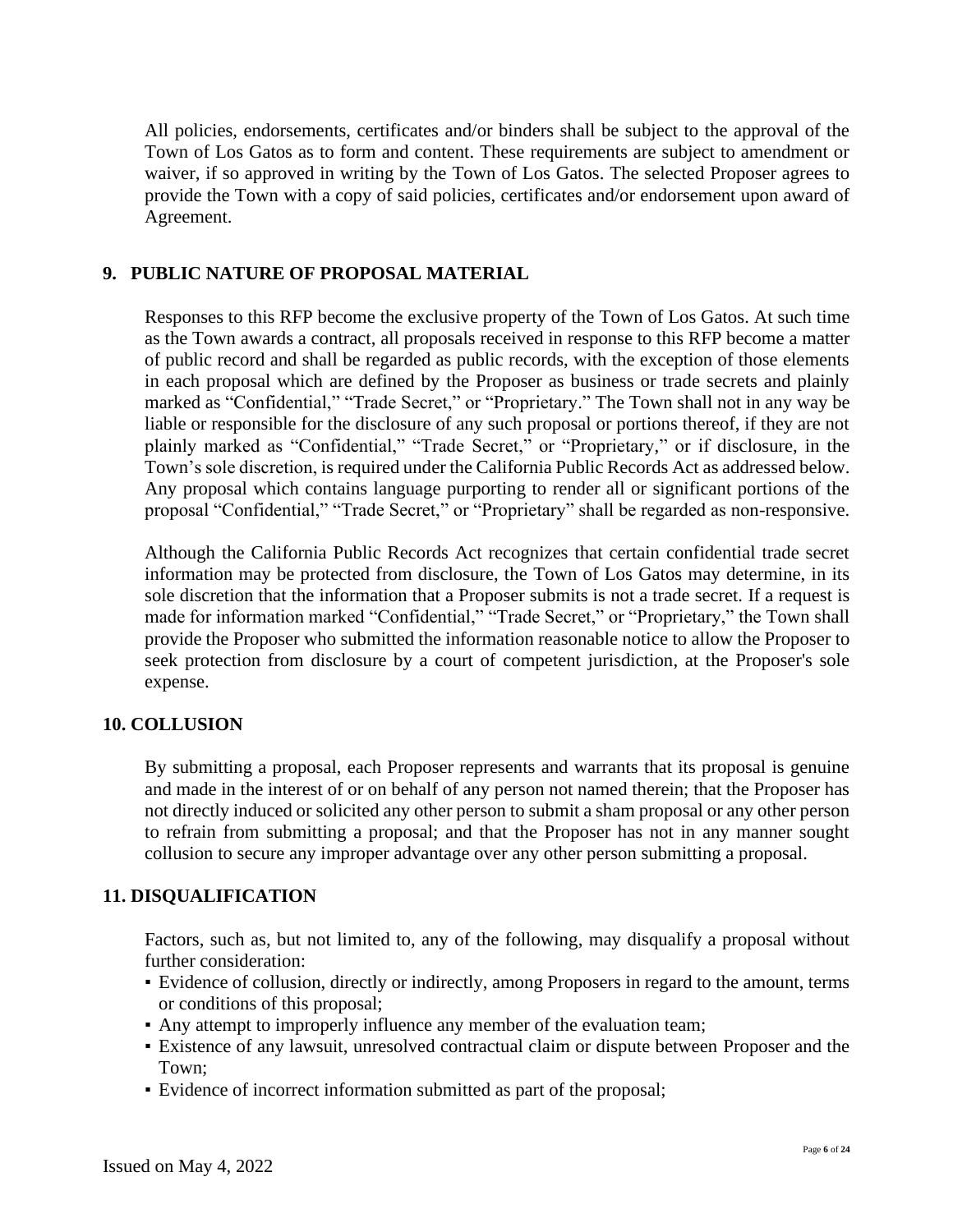- Evidence of Proposer's inability to successfully complete the responsibilities and obligations of the proposal; and
- Proposer's default under any previous agreement with the Town.

# **12. NON-CONFORMING PROPOSAL**

A proposal shall be prepared and submitted in accordance with the provisions of these RFP instructions and specifications. Any alteration, omission, addition, variance, or limitation of, from or to a proposal may be sufficient grounds for non-acceptance of the proposal, at the sole discretion of the Town.

#### **13. GRATUITIES**

No person shall offer, give or agree to give any Town employee any gratuity, discount or offer of employment in connection with the award of contract by the Town. No Town employee shall solicit, demand, accept or agree to accept from any other person a gratuity, discount or offer of employment in connection with a Town contract.

#### **14. FIRMS OR PERSONS NOT ELIGIBLE TO SUBMIT A PROPOSAL**

In order to avoid any conflict of interest or perception of a conflict of interest, Proposer(s) selected to provide contractual services under this RFP will be subject to the following requirements:

The consultant or other entity who works on the procurement will be precluded from submitting proposals or proposals as a prime consultant or subconsultant.

The consultant or any other entity who participated in the procurement shall not have a financial, ownership or other interest in any potential Proposer.

#### **15. TERM OF AGREEMENT**

The effective date of this Agreement shall begin on **September 1, 2022** and will continue through **June 30, 2026**, subject to appropriation of funds, notwithstanding other provisions in the agreement.

#### **16. PREVAILING WAGES**

In accordance with the provisions of Sections 1770 et seq., of the Labor Code, the Director of the Industrial Relations of the State of California has determined the general prevailing rate of wages applicable to the work to be done. Service Provider will be required to pay to all persons employed on the project by the Service Provider sums not less than the sums set forth in the documents entitled "General Prevailing Wage Determination made by the Director of Industrial Relations pursuant to California Labor Code, part 7, Chapter 1, Article 2, Sections 1770, 1773, 1773.1." These documents may be obtained from the State of California.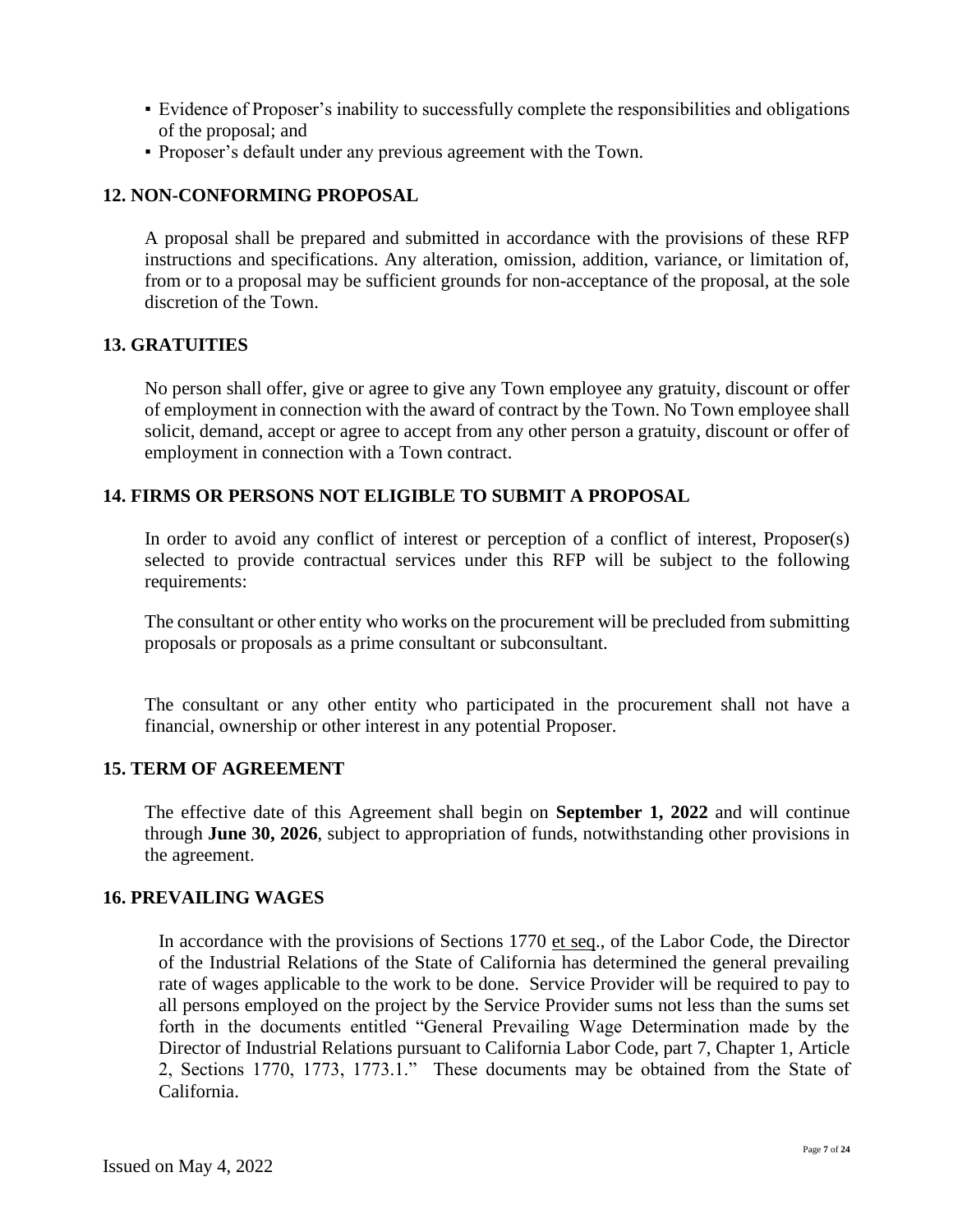Pursuant to Labor Code section 1725.5, no contractor or subcontractor may be awarded a contract for public works on a public works project unless registered with the Department of Industrial Relations.

This project is subject to compliance monitoring and enforcement by the Department of Industrial Relations and/or the Town of Los Gatos.

#### **The Contractor is required to post notices on Public Works requirements.**

#### **ATTACHMENT A Scope of Services**

#### **SCOPE OF WORK**

#### *Garbage Receptacle Collection*

The Contractor will be required to perform garbage receptacle collection once on Saturday and once on Sunday between the hours of 6:00 a.m. and 8:00 a.m. All garbage must be transported to the Town of Los Gatos South Corporation Yard located at 41 Miles Avenue either in secured plastic bags, or in a refuse-type vehicle with an enclosed body that completely contains all liquids and solid materials. All garbage shall be directly deposited into designated garbage containers located at the South Yard.

Any plastic bag liners used for the transport of garbage from the Downtown cans to the Town's South Yard shall be provided for by the contractor at the contractors sole cost, with no separate payment for plastic liners as part of the proposal proposal. Any plastic bag liners used for garbage receptacles must meet the following specifications:

| Color     | Black or dark green |
|-----------|---------------------|
|           |                     |
| Thickness | 1.2 mil or greater  |
| Size      | $42$ " x $48$ "     |
| Capacity  | 50 gallon           |

#### **Garbage Can Liner Specification**

The Contractor shall also be responsible for picking up all litter and loose material within a 4' radius of the receptacle and shall also remove any garbage or other material places on top of the receptacle. The contractor shall removal all litter and loose material that has accumulated between the plastic insert and the decorative metal receptacle. All loose material collected shall be bagged and transported to the Town of Los Gatos South Corporation Yard located at 41 Miles Avenue and placed in the designated garbage container. Trash shall be deposited directly into the designated bin. Crosscontamination by Contractor may be subject to penalties in violation of Senate Bill 1383 (SB 1383).

#### *Recycling Receptacle Collection*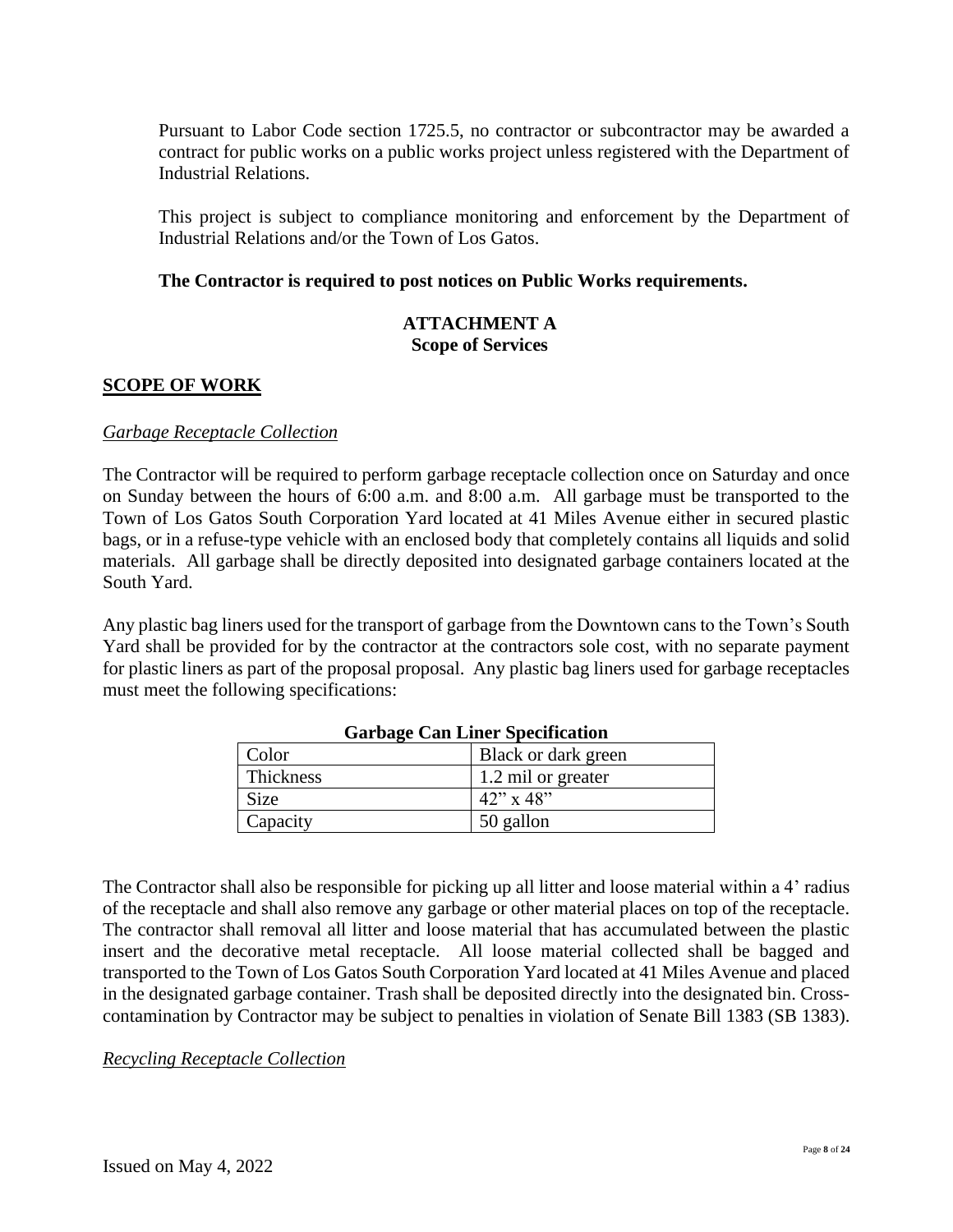Recycling containers shall be emptied on Wednesday, Saturday and Sunday, between the hours of 6:00 a.m. and 8:00 a.m. All recyclable must be transported to the Town of Los Gatos South Corporation Yard located at 41 Miles Avenue either in secured plastic bags, or in a refuse-type vehicle with an enclosed body that completely contains all liquids and solid materials. Recyclables shall be deposited directly into the designated recycling bin or dumpster at the South Yard. Contractor shall take care such that loose recyclables shall not be co-mingled with garbage.

Any plastic bag liners used for the transport of recyclables from the Downtown to the Town's South Yard shall be provided for by the contractor at the contractors sole cost, with no separate payment for plastic liners as part of the proposal proposal. Any recycling container liners used must meet the following minimum specifications:

| .           |                    |  |  |
|-------------|--------------------|--|--|
| Color       | Gray or clear      |  |  |
| Thickness   | 1.5 mil or greater |  |  |
| <b>Size</b> | $36''$ x 48"       |  |  |
| Capacity    | 50 gallon          |  |  |
|             |                    |  |  |

|  | <b>Recycling Can Liner Specification</b> |
|--|------------------------------------------|
|  |                                          |

The Contractor shall also be responsible for picking up all litter and loose materials within a 4' radius of the recycling receptacle and shall also remove any material placed on top of the receptacle. The contractor shall remove all litter and loose material that has accumulated between the plastic insert and the decorative metal receptacle. All loose material collected shall be bagged and transported to the Town of Los Gatos South Corporation Yard located at 41 Miles Avenue and placed in the designated recycling bin. Any organic or putrescent material (i.e. food, pet waste, green waste, etc…), dirt, or other clearly non-recyclable material found around or outside the recycling container shall be separately bagged and disposed of as garbage. Waste shall be deposited directly into the designated bin. Cross-contamination by Contractor may be subject to penalties in violation of Senate Bill 1383 (SB 1383).

# *Pizza Box Receptacle Collection*

Pizza Box containers shall be emptied on Wednesday, Saturday and Sunday, between the hours of 6:00 a.m. and 8:00 a.m. Pizza Box receptacles do not have liners and require contractor to dispose of boxes in a secured plastic bag, or refuse-type vehicle with an enclosed body that complete contains all liquids and materials to be transported to the Town of Los Gatos South Corporation Yard located at 41 Miles Avenue. Trash shall be deposited directly into the designated bin. Cross-contamination by Contractor may be subject to penalties in violation of Senate Bill 1383 (SB 1383).

# *Cleaning, maintenance, and other responsibilities*

The tops of all receptacles and entire pizza box receptacles shall be cleaned once each week with an approved non-toxic, biodegradable cleaner. All loose material (trash, recyclables, organic matter, etc…) shall be removed form the area between the decorative receptacle and the hard plastic container in conjunction with each scheduled collection. Any littler or other solid waste within a 4' radius of the receptacle shall also be collected. All defects, such as broken latches, missing covers, missing or broken inserts, etc…, shall be noted and the Town advised by email of the defective condition and location no later than 8:00 a.m. the following day, except that the Town shall be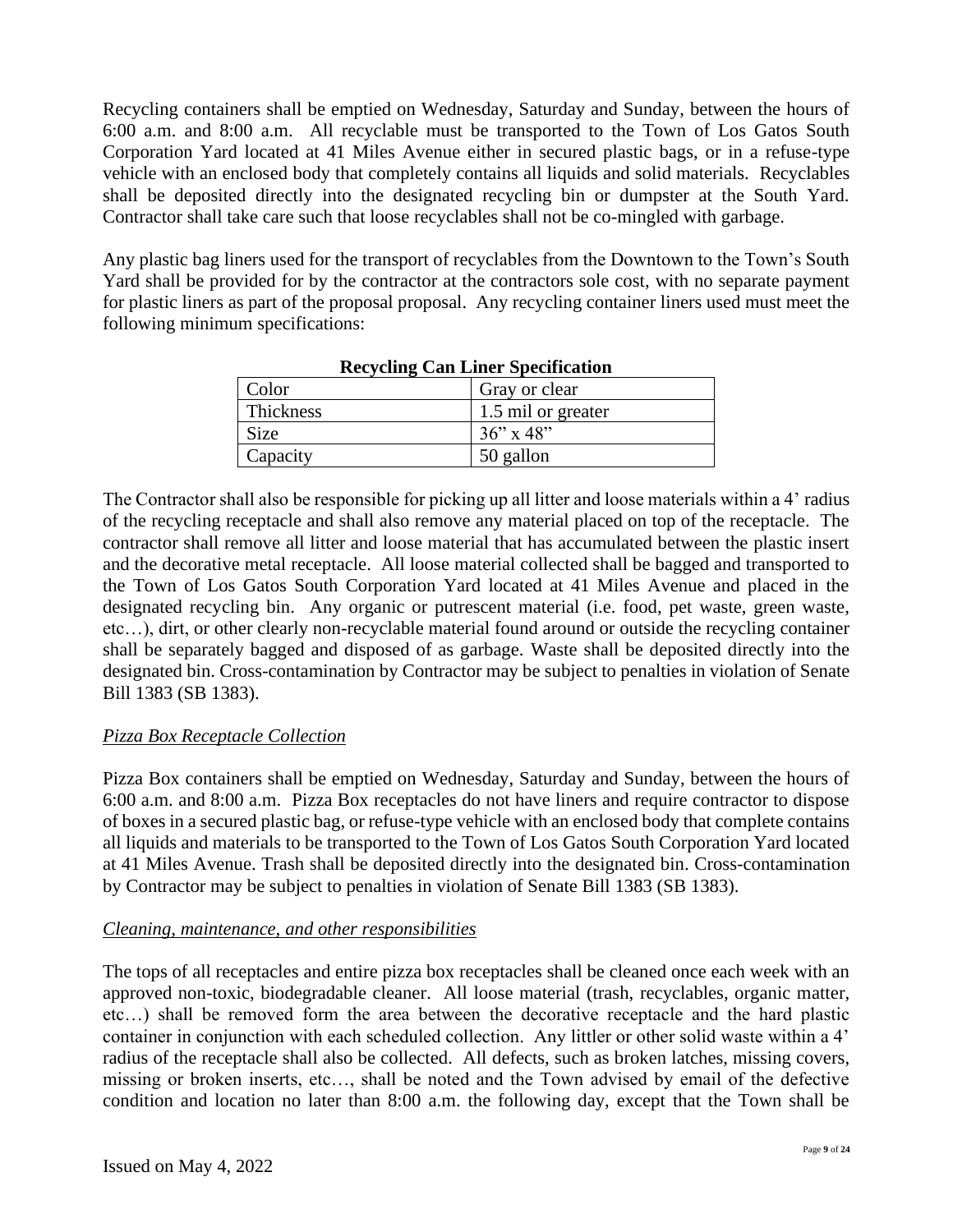notified immediately by phone at (408) 399-5770 of any conditions that could constitute an immediate or imminent hazard to pedestrians or vehicles.

Following collection of materials, all receptacle doors shall be securely closed and all tops shall be properly positioned.

# *Existing Collection Services: Optional Friday placement of liners*

The Town's franchised solid waste collection company, West Valley Collection and Recycling (WVCR), currently collects garbage from Downtown receptacles 5 days per week but does not place liners in the cans as garbage is collected with the use of compacting garbage collection vehicles and transported directly to the landfill. WVCR does not service the downtown recycling receptacles.

Should the selected contractor desire to place liners in garbage receptacles on Friday following scheduled collection by WVCR (typically completed by 9:30 a.m.), the Town shall bear no responsibility, nor shall any additional compensation be due to the contractor, for missed or delayed collection of cans by WVCR that may impact the placement of liners.

#### *Review of existing can locations; Relocations and/or addition of cans*

Within 60 days following the start of this contract, the contractor shall meet with the Town and provide recommendations regarding the need for relocation or addition of garbage and recycling receptacles based on the contractor's experience in servicing the cans.

The cost proposal provided by the contractor shall allow for unlimited relocation of existing cans within the downtown service area at no additional cost to the Town. The cost proposal shall also indicate a price for the addition or removal of garbage or recycling can within the downtown service area, as well as costs for a single collection service day, or the addition of another ongoing collection service day.

#### *Other services*

From time to time, the Town may request the contractor to provide additional services, such as day porter services during the holiday shopping, or during special events or activities that may take place in the downtown. The contractor shall provide an hourly price for day porter services as well as emergency call-back services. The proposal for call-back and day porter services shall include the contractors required minimum, as well as the response time for emergency call out services.

#### *Contract Manager; Emergency Contact Information; other provisions*

The contractor will assign a Contract Manager to act as a single point of contact for this service agreement. The contract Manager shall at a minimum be available by cellphone to Town Staff during the hours of 7 a.m. to 5 p.m., Wednesday through Sunday. The contractor shall also provide the Town with an emergency phone number that with availability 24 hours a day, 7 days per week, including holidays.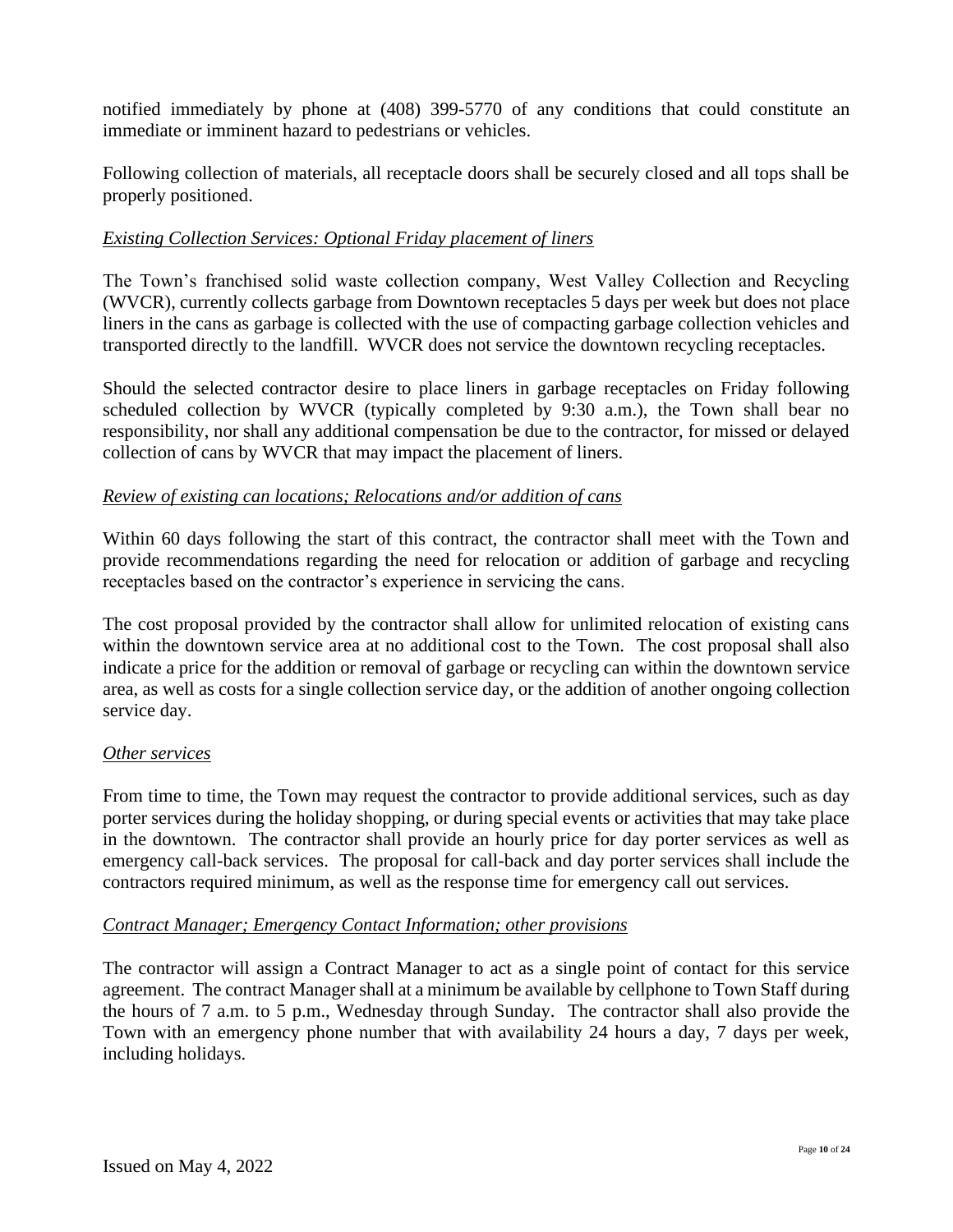The cost proposal shall permit the Town to make adjustments to the collection schedule at no cost to the Town, shifting collection.

The Contractor is responsible for providing all labor, tools, transportation, equipment, materials and supplies necessary to complete all work in a professional, thorough and timely manner, in accordance with standards and specifications as contained in this Section "Scope of Work."

# **CONTRACT TERM**

The awarded contract term is five years, effective from the date of execution of the contract. The effective date of this Agreement shall begin on **September 1, 2022** and will continue through **June 30, 2026**, subject to appropriation of funds, notwithstanding any other provision in this agreement

# **AWARD CRITERIA**

**General Provision** – The award of any contract shall be at the sole discretion of the Town. It is the intent to make an award to one Proposer for all requirements although the Town reserves the right to make multiple awards depending on the Town's needs and what is in the best interest of the Town. The Town may accept or reject any or all proposal proposals in whole or in part and may waive informalities in the process. The contents of the proposal of the selected Proposer will become the basis for a contractual obligation when the award of proposal is made.

**Downtown Los Gatos Garbage, Recycling, and Pizza Box Collection and Cleaning Services Proposal Award –** The Town will award a contract to the most responsible Proposer, provided that the Proposer is determined to be qualified based on the requirements listed herein. To determine the lowest proposal, the Town will review the Grand Total for each Proposer as indicated on the Proposer's Proposal Price Sheet.

In order to be determined responsive, a Proposer must respond to all requested information and supply all required information in this RFP. Any proposal may be rejected if it is conditional, incomplete or contains irregularities. Minor or immaterial irregularities in a proposal may be waived. Waiver of an irregularity shall in no way modify this RFP nor affect recommendation for award of a contract.

**Grand Total Proposal** - The grand total proposal shall be calculated by adding the extended prices for all services as listed under General Services, Emergency Services, and Other Costs. The extended prices shall be calculated by each Proposer and tallied for each service as well as each sub-total and the grand total. The extended prices are intended to show a potential amount of monthly service and are being used for the sole purpose of evaluating unit service costs to determine the lowest Proposer. Nothing in this RFP or in the estimated amount of units shown in the extended prices is intended to be nor shall be taken to be a guarantee of such amount of any work, or amount of compensation under any future contract. The successful Proposer shall be paid on the unit price only for work performed under the awarded contract executed by the successful Proposer and the Town. The Contractor shall pay California Prevailing Wage Rates to all its employees.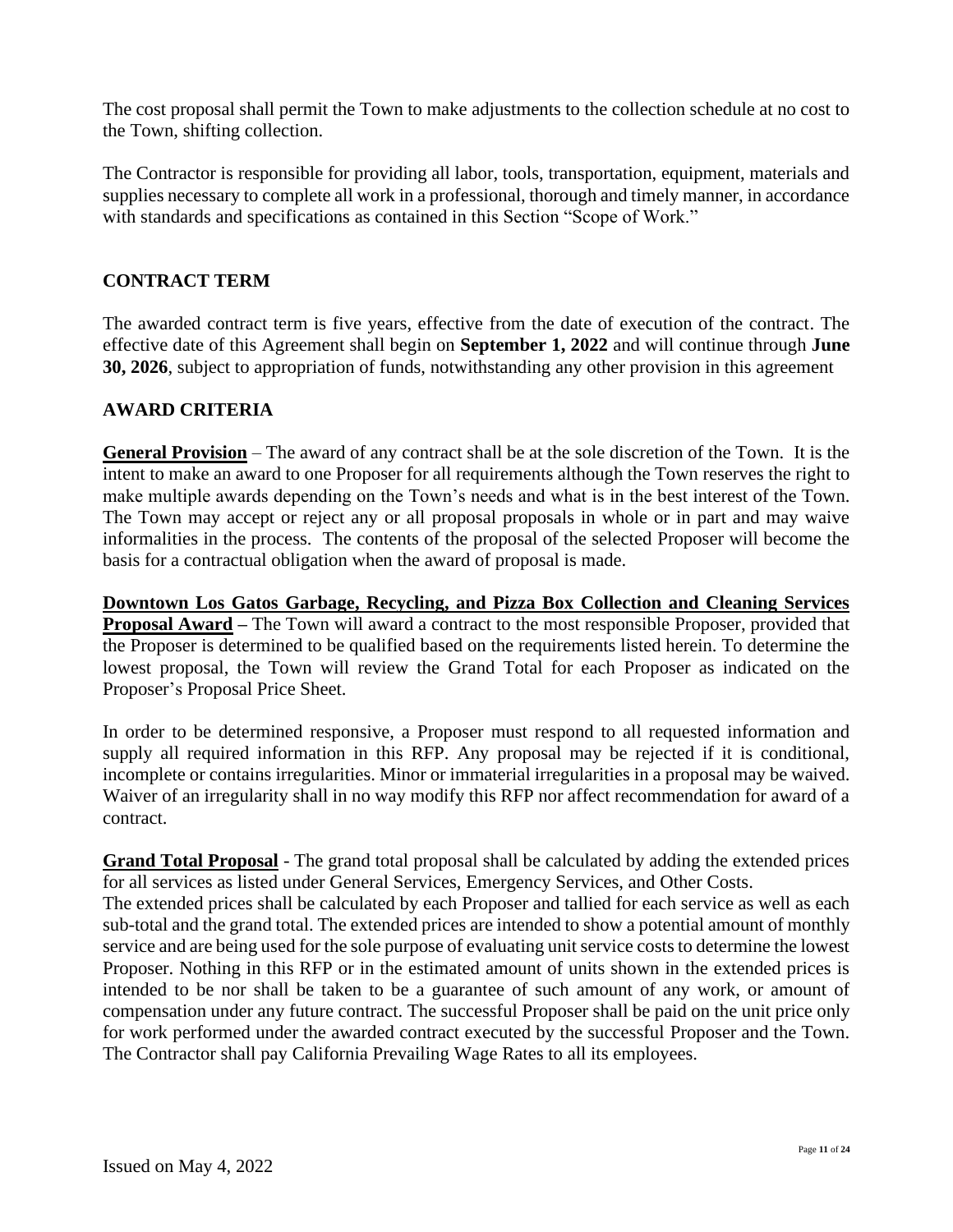The Town will review only the grand totals for determination of the lowest Proposer, and will confirm the unit prices of the lowest Proposer for accuracy. If the apparent lowest Proposer is determined to have a mathematical error in the tabulation of the grand total, a sub-total, or an extended price, the Town shall notify all Proposers of such error and shall revise such Proposer's grand total to reflect the corrected sum.

# **REQUIRED QUALIFICATIONS**

The Contractor's personnel must be qualified and trained in the duties of garbage recycling, and pizza box receptacle maintenance and traffic safety. Contractor staffing shall be fluent in the English language.

The Contractor shall be held liable for the faithful observance of any lawful instructions of the Town, not in conflict with the awarded contract, which may be delivered to said party or representative at the work site.

The Contractor must keep all equipment in good working order and shall maintain and operate such equipment in full compliance with OSHA regulations and State of California Department of Transportation (DOT) requirements.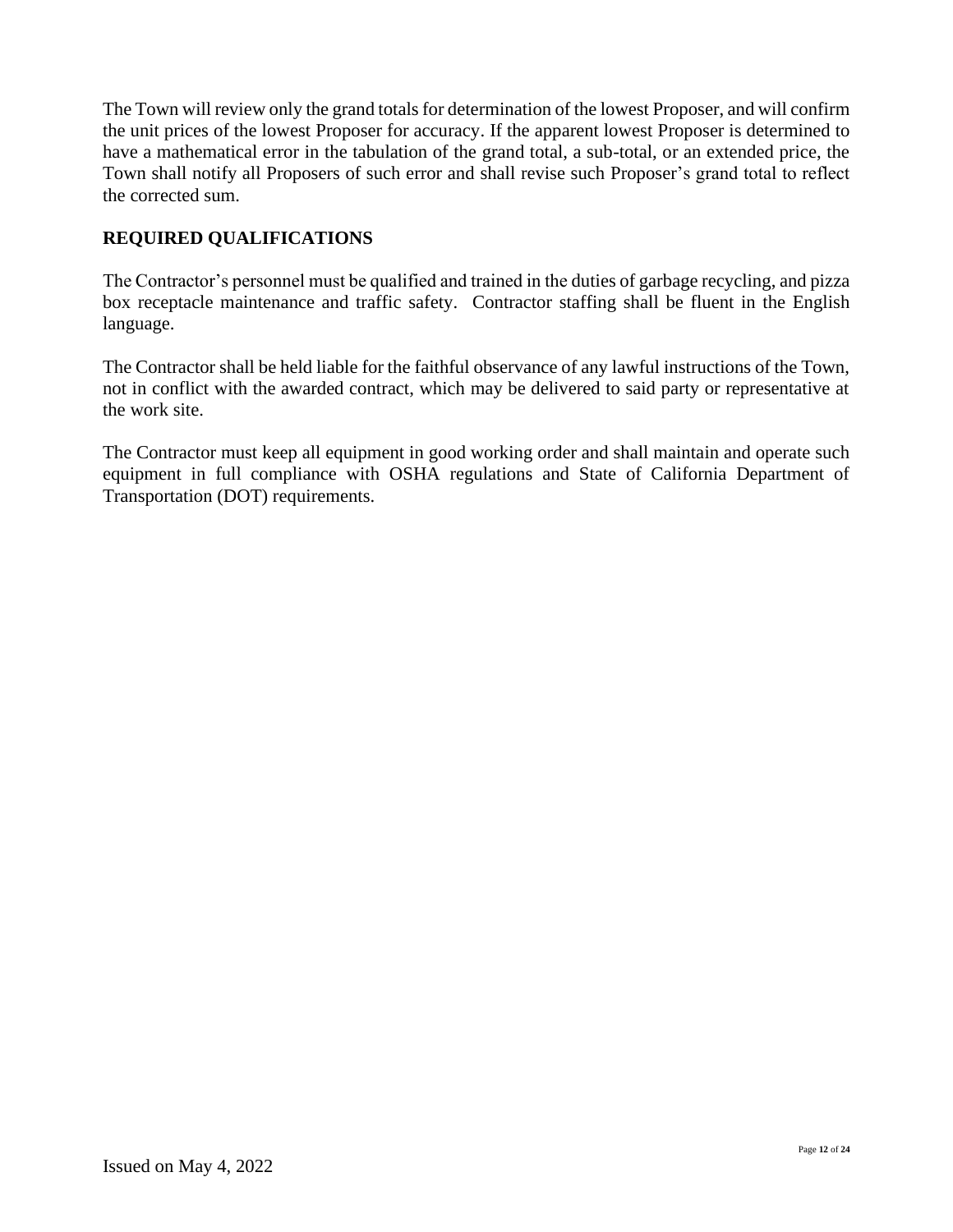#### **ATTACHMENT B Proposer's Information Form**

|                   |                                                                         |  | <u> 1989 - Andrea Santa Andrea Santa Andrea Santa Andrea Santa Andrea Santa Andrea Santa Andrea Santa Andrea San</u> |
|-------------------|-------------------------------------------------------------------------|--|----------------------------------------------------------------------------------------------------------------------|
|                   |                                                                         |  |                                                                                                                      |
|                   |                                                                         |  |                                                                                                                      |
|                   |                                                                         |  |                                                                                                                      |
|                   |                                                                         |  |                                                                                                                      |
|                   |                                                                         |  |                                                                                                                      |
|                   |                                                                         |  |                                                                                                                      |
|                   |                                                                         |  | Direct/Cell: Fax: Fax:                                                                                               |
|                   |                                                                         |  | Email: <u>Financial</u>                                                                                              |
|                   |                                                                         |  |                                                                                                                      |
|                   | Proposer, if selected, intends to carry on the business as (check one): |  |                                                                                                                      |
| $\Box$ Individual | $\Box$ Joint Venture $\Box$ Partnership $\Box$ Corporation              |  |                                                                                                                      |
|                   |                                                                         |  |                                                                                                                      |
|                   |                                                                         |  | When authorized to do business in California?): _________________________________                                    |
|                   |                                                                         |  | $\Box$ Other (explain):                                                                                              |
|                   |                                                                         |  |                                                                                                                      |
|                   |                                                                         |  |                                                                                                                      |
|                   |                                                                         |  |                                                                                                                      |
|                   |                                                                         |  |                                                                                                                      |
| <b>ADDENDA</b>    |                                                                         |  |                                                                                                                      |
|                   |                                                                         |  | To assure that all Proposers have received each addendum, check the appropriate box(es) belo                         |

To assure that all Proposers have received each addendum, check the appropriate box(es) below. Failure to acknowledge receipt of an addendum/addenda may be considered an irregularity in the Proposal:

Addendum number(s) received:

| $\Box$ |  | II 4 | $\Box$ 6 |
|--------|--|------|----------|
|        |  |      |          |

□ \_\_\_\_\_\_No Addendum/Addenda Were Received (check and initial)

# **PROPOSER'S SIGNATURE**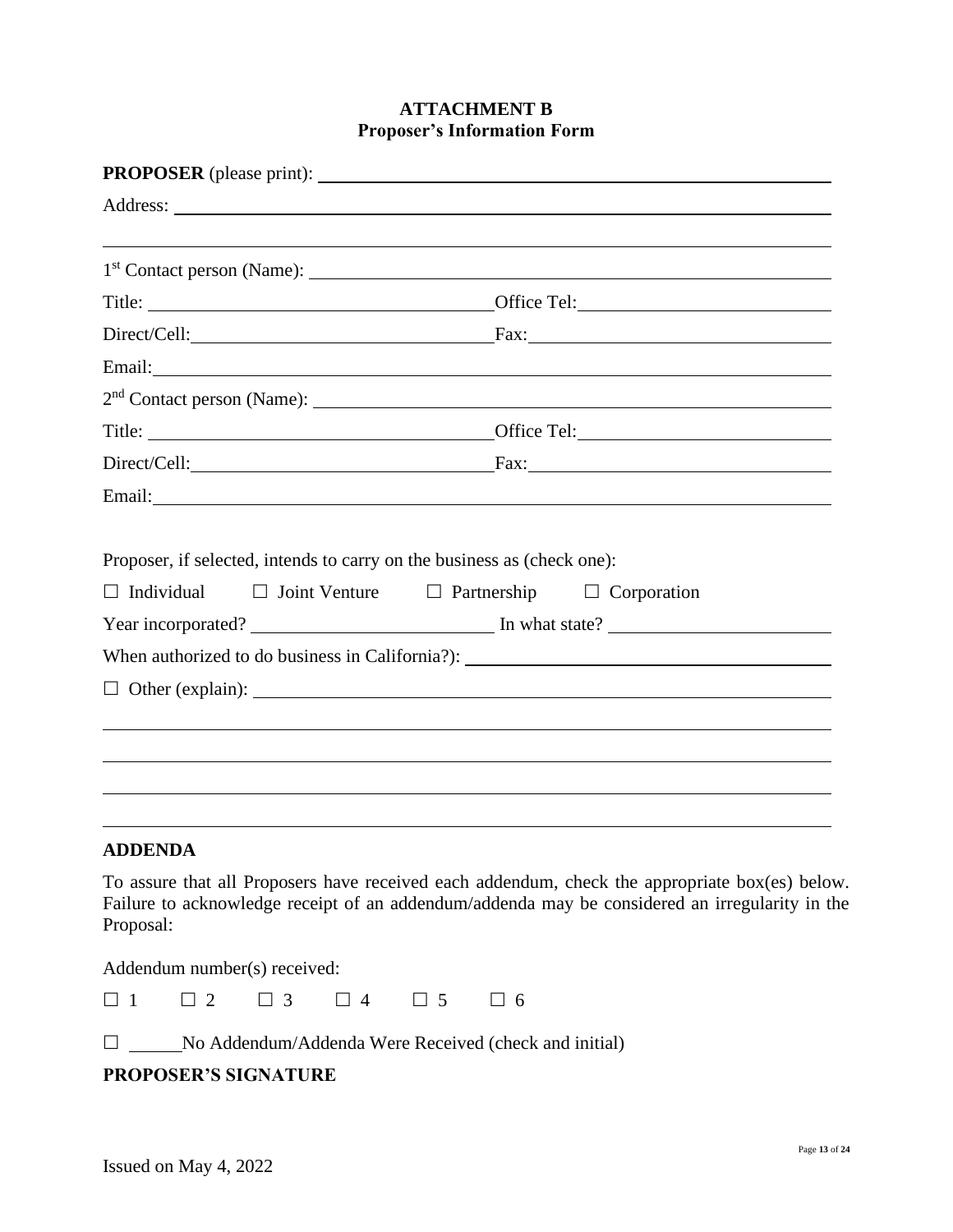No proposal shall be accepted which has not been signed in the appropriate space below:

By signing below, the submission of a proposal shall be deemed a representation and certification by the Proposer that they have investigated all aspects of the RFP, that they are aware of the applicable facts pertaining to the RFP process, its procedures and requirements, and they have read and understand the RFP. No request for modification of the proposal shall be considered after its submission on the grounds that the Proposer was not fully informed as to any fact or condition.

#### **(1) If Proposer is** *INDIVIDUAL***, sign here:**

**(2) If Proposer is** *PARTNERSHIP* **or**  *JOINT VENTURE***, at least (2) Partners**

**or each Joint Venturer**

**shall sign here:** 

| Proposer's Signature                                                                                                                                                                                                                                                                                                                                                                                          |  |
|---------------------------------------------------------------------------------------------------------------------------------------------------------------------------------------------------------------------------------------------------------------------------------------------------------------------------------------------------------------------------------------------------------------|--|
| Proposer's typed name and title                                                                                                                                                                                                                                                                                                                                                                               |  |
| Date: $\frac{1}{\sqrt{1-\frac{1}{2}}\sqrt{1-\frac{1}{2}}\sqrt{1-\frac{1}{2}}\sqrt{1-\frac{1}{2}}\sqrt{1-\frac{1}{2}}\sqrt{1-\frac{1}{2}}\sqrt{1-\frac{1}{2}}\sqrt{1-\frac{1}{2}}\sqrt{1-\frac{1}{2}}\sqrt{1-\frac{1}{2}}\sqrt{1-\frac{1}{2}}\sqrt{1-\frac{1}{2}}\sqrt{1-\frac{1}{2}}\sqrt{1-\frac{1}{2}}\sqrt{1-\frac{1}{2}}\sqrt{1-\frac{1}{2}}\sqrt{1-\frac{1}{2}}\sqrt{1-\frac{1}{2}}\sqrt{1-\frac{1}{2}}$ |  |
|                                                                                                                                                                                                                                                                                                                                                                                                               |  |
|                                                                                                                                                                                                                                                                                                                                                                                                               |  |
| Partnership or Joint Venture Name                                                                                                                                                                                                                                                                                                                                                                             |  |
| (type or print)                                                                                                                                                                                                                                                                                                                                                                                               |  |
| Signature                                                                                                                                                                                                                                                                                                                                                                                                     |  |
| Name of Member of the Partnership or Joint Venture<br>(type or print)                                                                                                                                                                                                                                                                                                                                         |  |
| Date: the contract of the contract of the contract of the contract of the contract of the contract of the contract of the contract of the contract of the contract of the contract of the contract of the contract of the cont                                                                                                                                                                                |  |
| Signature                                                                                                                                                                                                                                                                                                                                                                                                     |  |
|                                                                                                                                                                                                                                                                                                                                                                                                               |  |
| Name of Member of the Partnership or Joint Venture                                                                                                                                                                                                                                                                                                                                                            |  |

Date:

Name (type or print)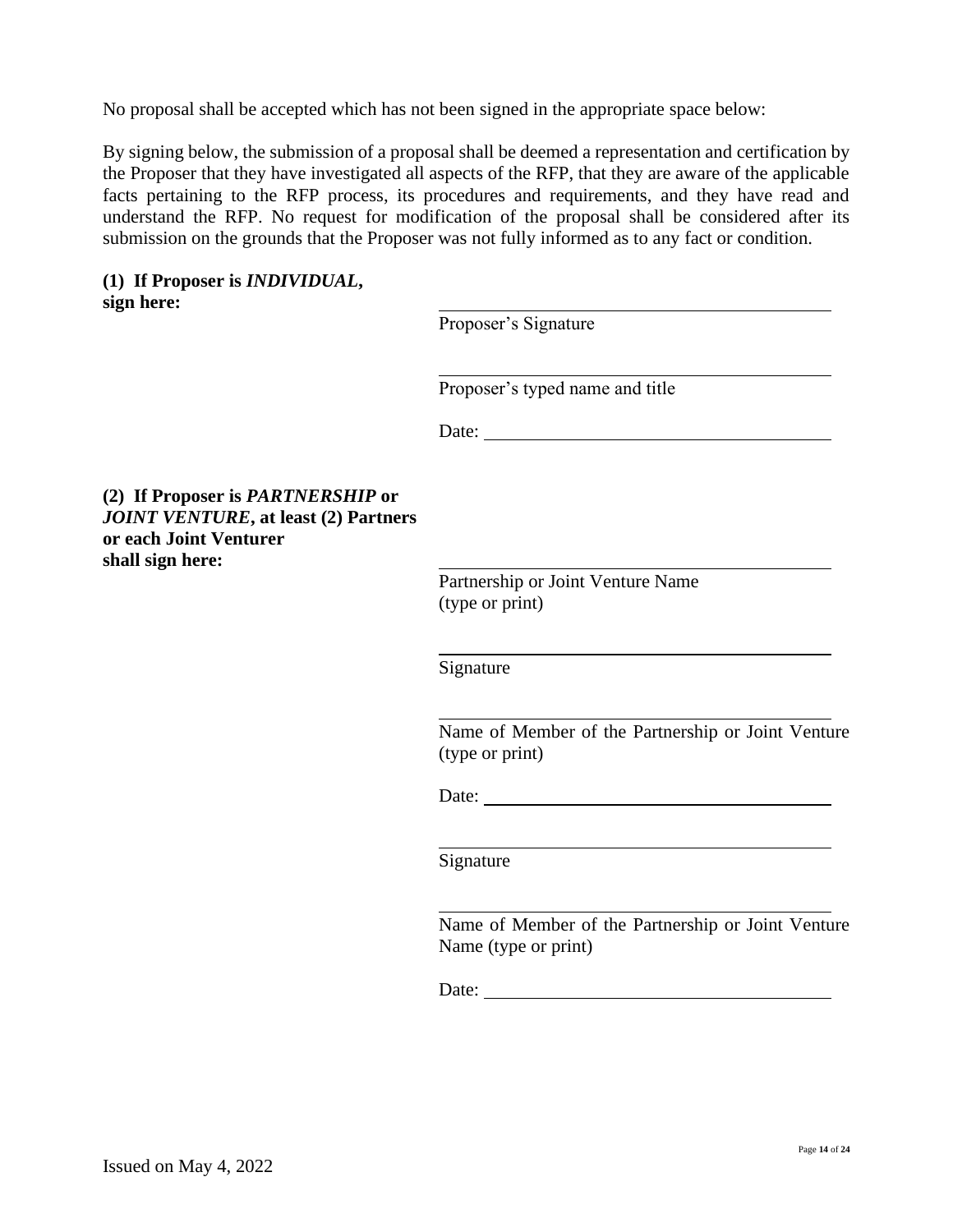# **(3) If Proposer is a CORPORATION, the duly authorized officer(s) shall**

**sign as follows:** The undersigned certify that they are respectively:

(Title)

and (Title) of the corporation named below; that they are designated to sign the Proposal Cost Form by resolution (attach a certified copy, with corporate seal, if applicable, notarized as to its authenticity or Secretary's certificate of authorization) for and on behalf of the below named CORPORATION, and that they are authorized to execute same for and on behalf of said CORPORATION.

Corporation Name (type or print)

Signature

Name of Member of the Corporation (type or print)

Date:

Signature

Name of Member of the Corporation (type or print)

Date: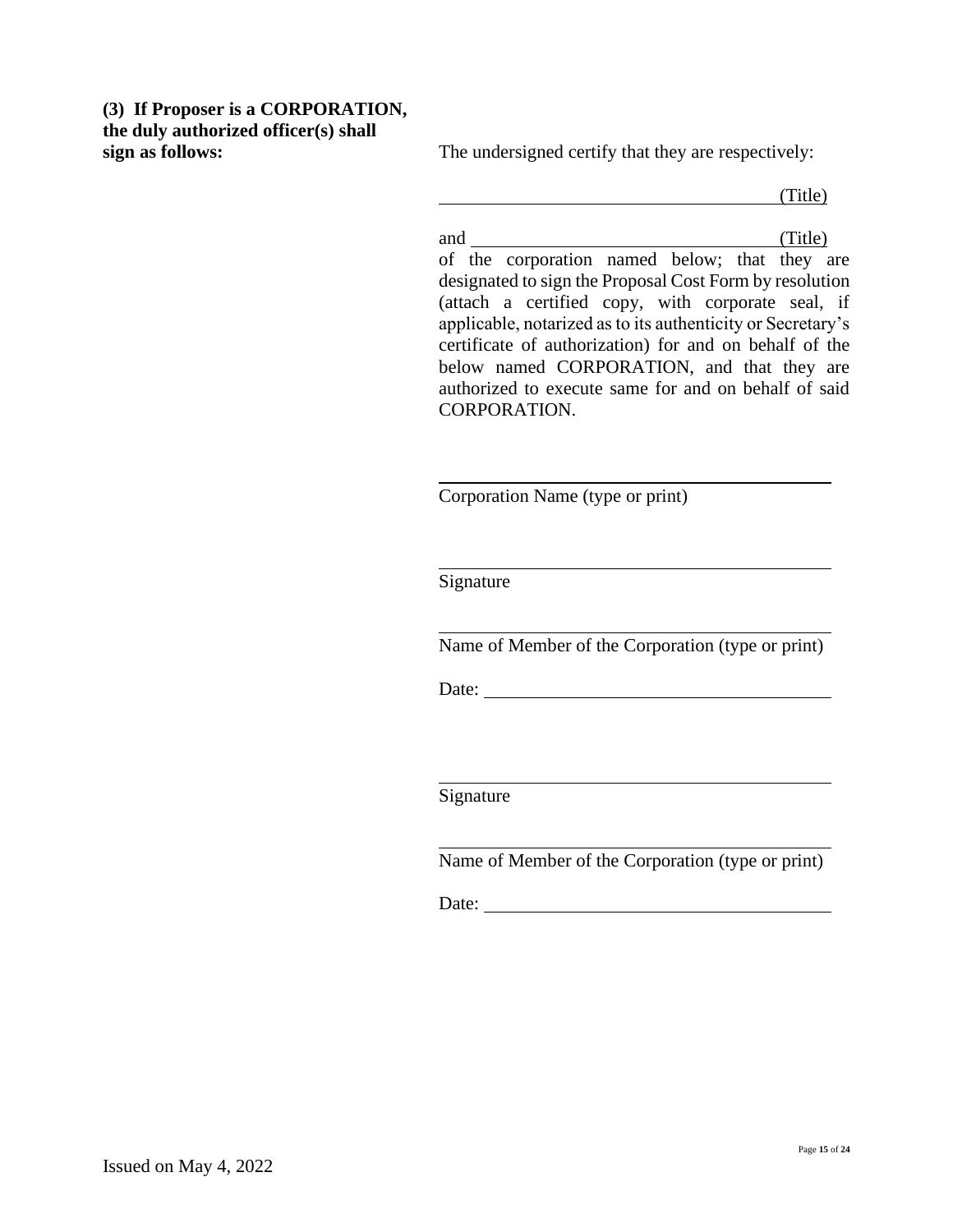#### **ATTACHMENT C Sample Agreement for Services**

THIS AGREEMENT is dated for identification this  $1<sup>st</sup>$  of September 2022 and is made by and between TOWN OF LOS GATOS, a California municipal corporation, ("Town") and XXXX, ("Service Provider"), whose address is XXXX, XXXX, XX XXXXX. This Agreement is made with reference to the following facts.

#### **I. RECITALS**

- 1.1 The Town desires to engage Service Provider to provide downtown servicing for garbage, recycling, and pizza box receptacles.
- 1.2 The Service Provider represents and affirms that it is willing to perform the desired work pursuant to this Agreement.
- 1.3 Service Provider warrants it possesses the distinct professional skills, qualifications, experience, and resources necessary to timely perform the services described in this Agreement. Service Provider acknowledges Town has relied upon these warranties to retain Service Provider.

# **II. AGREEMENT**

- 2.1 Scope of Services. Service Provider shall provide services as described in that certain Proposal sent to the Town on XXXX, 2022, which is hereby incorporated by reference and attached as Exhibit A.
- 2.2 Term and Time of Performance. The effective date of this Agreement shall begin on **September 1, 2022** and will continue through **June 30, 2026**, subject to appropriation of funds, notwithstanding any other provision in this agreement.
- 2.3 Compliance with Laws. The Service Provider shall comply with all applicable laws, codes, ordinances, and regulations of governing federal, state and local laws. Service Provider represents and warrants to Town that it has all licenses, permits, qualifications and approvals of whatsoever nature which are legally required for Service Provider to practice its profession. Service Provider shall maintain a Town of Los Gatos business license pursuant to Chapter 14 of the Code of the Town of Los Gatos.
- 2.4 Sole Responsibility. Service Provider shall be responsible for employing or engaging all persons necessary to perform the services under this Agreement.
- 2.5 Information/Report Handling. All documents furnished to Service Provider by the Town and all reports and supportive data prepared by the Service Provider under this Agreement are the Town's property and shall be delivered to the Town upon the completion of services or at the Town's written request. All reports, information, data, and exhibits prepared or assembled by Service Provider in connection with the performance of its services pursuant to this Agreement are confidential until released by the Town to the public, and the Service Provider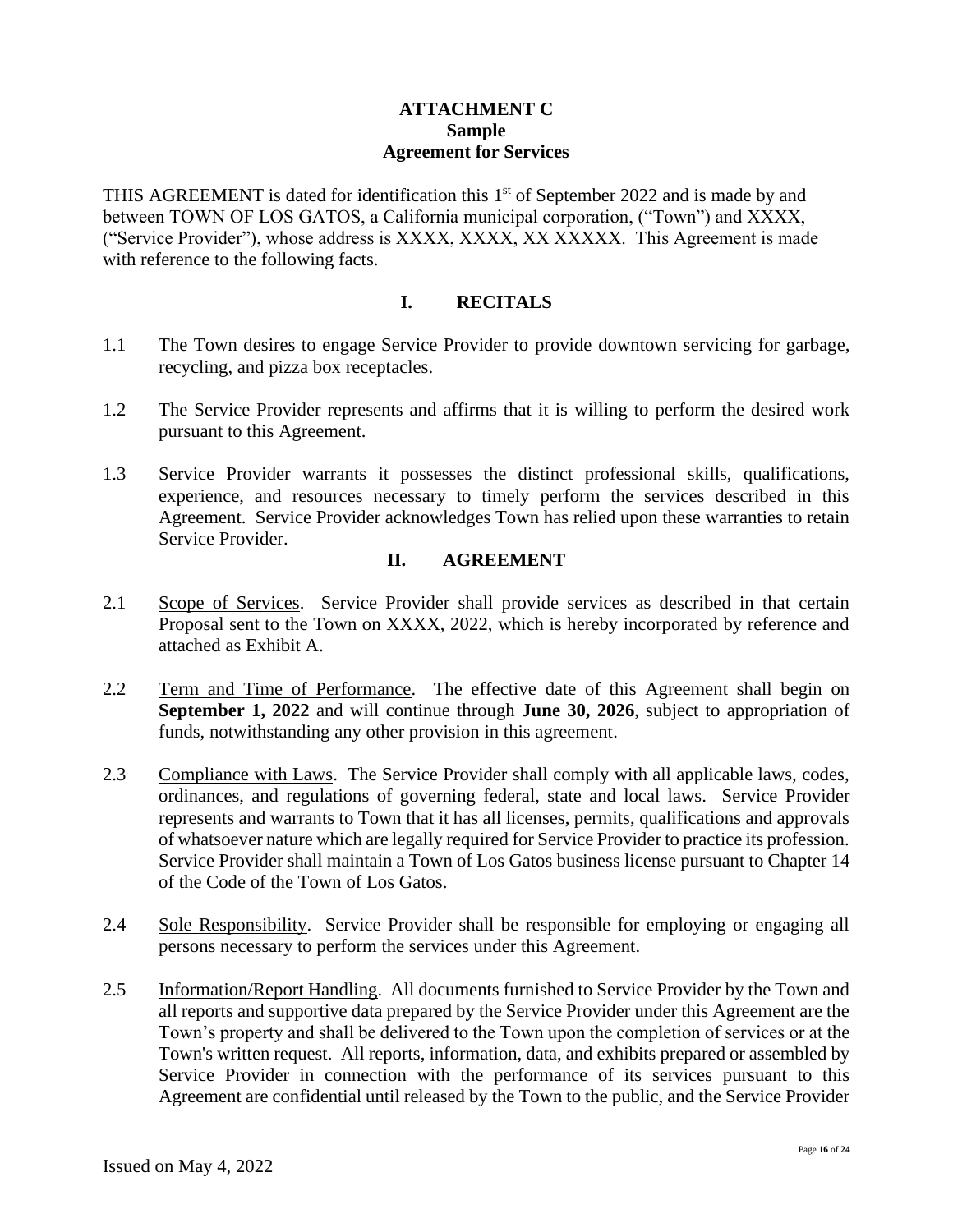shall not make any of the these documents or information available to any individual or organization not employed by the Service Provider or the Town without the written consent of the Town before such release. The Town acknowledges that the reports to be prepared by the Service Provider pursuant to this Agreement are for the purpose of evaluating a defined project, and Town's use of the information contained in the reports prepared by the Service Provider in connection with other projects shall be solely at Town's risk, unless Service Provider expressly consents to such use in writing. Town further agrees that it will not appropriate any methodology or technique of Service Provider which is and has been confirmed in writing by Service Provider to be a trade secret of Service Provider.

- 2.6 Compensation. Compensation for services shall not exceed \$XXXXXX for the first year, inclusive of all costs. Payment shall be based upon Town approval of each task. Compensation for years two through five of this agreement shall be adjusted upward annually for the remaining term of this Agreement by the change, if any, in the San Francisco – Oakland – San Jose Metropolitan Area Consumer Price Index for All Urban Consumers, all items (CPI). The adjustment shall be based upon the CPI published on December 31 of the preceding year. If the CPI indicates a downward adjustment, compensation would remain at the base amount of \$XXXX.
- 2.7 Failure to Perform. It is mutually agreed by SERVICE PROVIDER and TOWN that in the event that performance of the work by SERVICE PROVIDER under this Agreement is not completed as scheduled, TOWN will suffer damages and will incur other costs and expenses of a nature and amount which is difficult or impractical to determine. The Parties agree that by way of ascertaining and fixing the amount of damages, costs and expenses, and not by way of penalty, SERVICE PROVIDER shall pay to TOWN the sum of one hundred dollars (\$100.00) per location per scheduled service in liquidated damages for every missed service beyond three missed services in a month in addition to reducing the monthly payment by the cost of that service. In the event that the liquidated damages are not paid, SERVICE PROVIDER agrees that TOWN may deduct the amount of unpaid damages from any money due or that may become due to SERVICE PROVIDER under this Agreement.
- 2.8 Schedule. Service Provider shall provide a schedule to the Town prior to beginning work. The schedule shall identify dates of service for each location. Schedule changes shall be approved by the Town with 24-hour notice. Each missed location shall be considered a failure to perform, unless the contractor provides advance notice of schedule change.
- 2.9 Billing. Billing shall be monthly by invoice within thirty (30) days of the rendering of the service and shall be accompanied by a detailed explanation of the work performed by whom at what rate and on what date. Also, plans, specifications, documents or other pertinent materials shall be submitted for Town review, even if only in partial or draft form.

Payment shall be net thirty (30) days. All invoices and statements to the Town shall be addressed as follows:

Town of Los Gatos Attn: Accounts Payable P.O. Box 655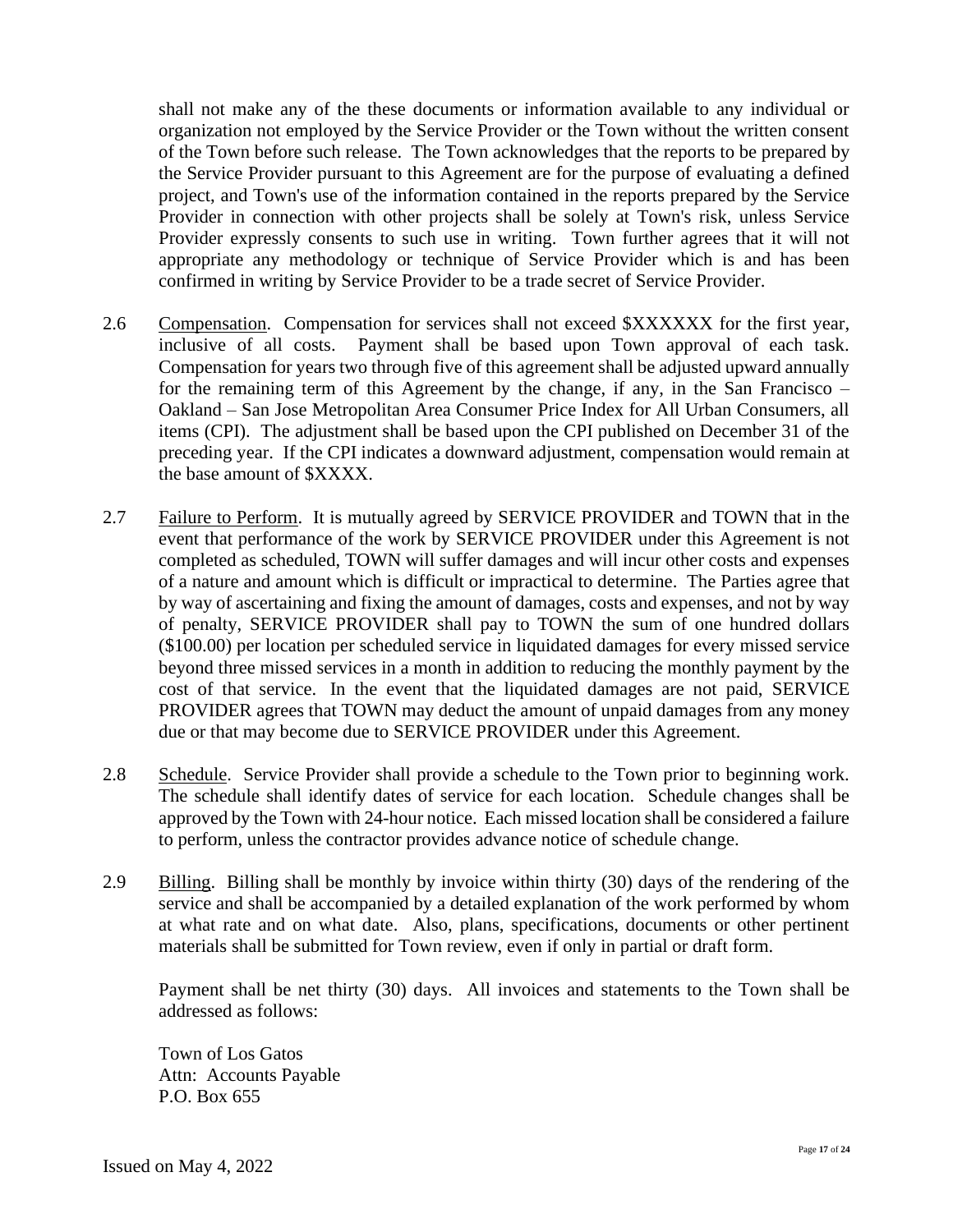Los Gatos, CA 95031-0655

- 2.10 Availability of Records. Service Provider shall maintain the records supporting this billing for not less than three years following completion of the work under this Agreement. Service Provider shall make these records available to authorized personnel of the Town at the Service Provider offices during business hours upon written request of the Town.
- 2.11 Assignability and Subcontracting. The services to be performed under this Agreement are unique and personal to the Service Provider. No portion of these services shall be assigned or subcontracted without the written consent of the Town.
- 2.12 Independent Service Provider. It is understood that the Service Provider, in the performance of the work and services agreed to be performed, shall act as and be an independent Service Provider and not an agent or employee of the Town. As an independent Service Provider he/she shall not obtain any rights to retirement benefits or other benefits which accrue to Town employee(s). With prior written consent, the Service Provider may perform some obligations under this Agreement by subcontracting, but may not delegate ultimate responsibility for performance or assign or transfer interests under this Agreement. Service Provider agrees to testify in any litigation brought regarding the subject of the work to be performed under this Agreement. Service Provider shall be compensated for its costs and expenses in preparing for, traveling to, and testifying in such matters at its then current hourly rates of compensation, unless such litigation is brought by Service Provider or is based on allegations of Service Provider's negligent performance or wrongdoing.
- 2.13 Conflict of Interest. Service Provider understands that its professional responsibilities are solely to the Town. The Service Provider has and shall not obtain any holding or interest within the Town of Los Gatos. Service Provider has no business holdings or agreements with any individual member of the Staff or management of the Town or its representatives nor shall it enter into any such holdings or agreements. In addition, Service Provider warrants that it does not presently and shall not acquire any direct or indirect interest adverse to those of the Town in the subject of this Agreement, and it shall immediately disassociate itself from such an interest, should it discover it has done so and shall, at the Town's sole discretion, divest itself of such interest. Service Provider shall not knowingly and shall take reasonable steps to ensure that it does not employ a person having such an interest in this performance of this Agreement. If after employment of a person Service Provider discovers it has employed a person with a direct or indirect interest that would conflict with its performance of this Agreement Service Provider shall promptly notify Town of this employment relationship, and shall, at the Town's sole discretion, sever any such employment relationship.
- 2.14 Equal Employment Opportunity. Service Provider warrants that it is an equal opportunity employer and shall comply with applicable regulations governing equal employment opportunity. Neither Service Provider nor its subService Providers do and neither shall discriminate against persons employed or seeking employment with them on the basis of age, sex, color, race, marital status, sexual orientation, ancestry, physical or mental disability, national origin, religion, or medical condition, unless based upon a bona fide occupational qualification pursuant to the California Fair Employment & Housing Act.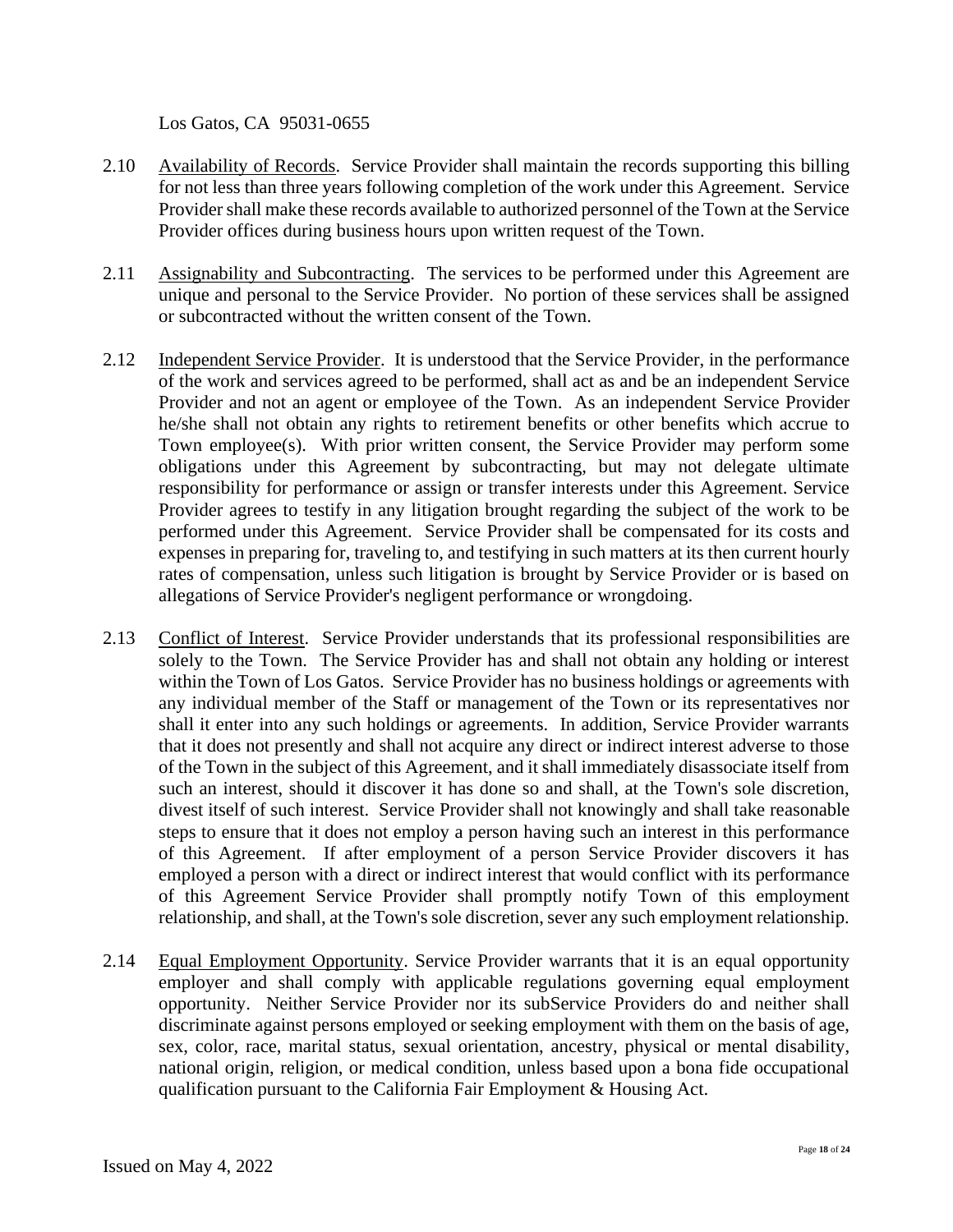# **III. INSURANCE AND INDEMNIFICATION**

- 3.1 Minimum Scope of Insurance:
	- i. Service Provider agrees to have and maintain, for the duration of the contract, General Liability insurance policies insuring him/her and his/her firm to an amount not less than: one million dollars (\$1,000,000) combined single limit per occurrence for bodily injury, personal injury and property damage.
	- ii. Service Provider agrees to have and maintain for the duration of the contract, an Automobile Liability insurance policy ensuring him/her and his/her staff to an amount not less than one million dollars (\$1,000,000) combined single limit per accident for bodily injury and property damage.
	- iii. Service Provider shall provide to the Town all certificates of insurance, with original endorsements effecting coverage. Service Provider agrees that all certificates and endorsements are to be received and approved by the Town before work commences.

General Liability:

- i. The Town, its officers, officials, employees and volunteers are to be covered as insured as respects: liability arising out of activities performed by or on behalf of the Service Provider; products and completed operations of Service Provider, premises owned or used by the Service Provider.
- ii. The Service Provider's insurance coverage shall be primary insurance as respects the Town, its officers, officials, employees and volunteers. Any insurance or self-insurances maintained by the Town, its officers, officials, employees or volunteers shall be excess of the Service Provider's insurance and shall not contribute with it.
- iii. Any failure to comply with reporting provisions of the policies shall not affect coverage provided to the Town, its officers, officials, employees or volunteers.
- iv. The Service Provider's insurance shall apply separately to each insured against whom a claim is made or suit is brought, except with respect to the limits of the insurer's liability.
- 3.2 All Coverages. Each insurance policy required in this item shall be endorsed to state that coverage shall not be suspended, voided, cancelled, reduced in coverage or in limits except after thirty (30) days' prior written notice by certified mail, return receipt requested, has been given to the Town. Current certification of such insurance shall be kept on file at all times during the term of this agreement with the Town Clerk.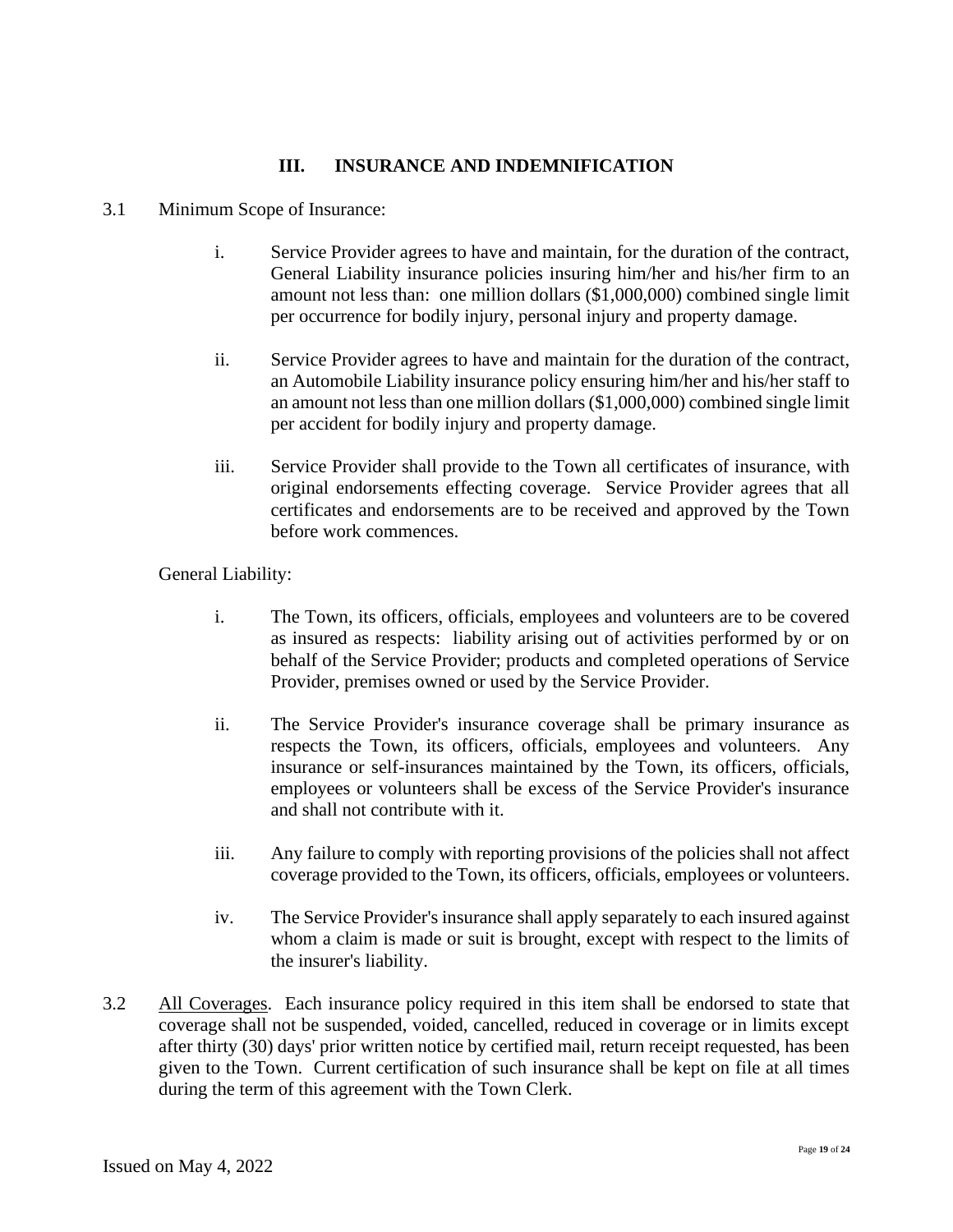- 3.3 Workers' Compensation. In addition to these policies, Service Provider shall have and maintain Workers' Compensation insurance as required by California law and shall provide evidence of such policy to the Town before beginning services under this Agreement. Further, Service Provider shall ensure that all subService Providers employed by Service Provider provide the required Workers' Compensation insurance for their respective employees.
- 3.4 Indemnification. The Service Provider shall save, keep, hold harmless and indemnify and defend the Town its officers, agent, employees and volunteers from all damages, liabilities, penalties, costs, or expenses in law or equity that may at any time arise or be set up because of damages to property or personal injury received by reason of, or in the course of performing work which may be occasioned by a willful or negligent act or omissions of the Service Provider, or any of the Service Provider's officers, employees, or agents or any subService Provider.

#### **IV. GENERAL TERMS**

- 4.1 Waiver. No failure on the part of either party to exercise any right or remedy hereunder shall operate as a waiver of any other right or remedy that party may have hereunder, nor does waiver of a breach or default under this Agreement constitute a continuing waiver of a subsequent breach of the same or any other provision of this Agreement.
- 4.2 Governing Law. This Agreement, regardless of where executed, shall be governed by and construed to the laws of the State of California. Venue for any action regarding this Agreement shall be in the Superior Court of the County of Santa Clara.
- 4.3 Termination of Agreement. The Town and the Service Provider shall have the right to terminate this agreement with or without cause by giving not less than fifteen days (15) written notice of termination. In the event of termination, the Service Provider shall deliver to the Town all plans, files, documents, reports, performed to date by the Service Provider. In the event of such termination, Town shall pay Service Provider an amount that bears the same ratio to the maximum contract price as the work delivered to the Town bears to completed services contemplated under this Agreement, unless such termination is made for cause, in which event, compensation, if any, shall be adjusted in light of the particular facts and circumstances involved in such termination.
- 4.4 Amendment. No modification, waiver, mutual termination, or amendment of this Agreement is effective unless made in writing and signed by the Town and the Service Provider.
- 4.5 Disputes. In any dispute over any aspect of this Agreement, the prevailing party shall be entitled to reasonable attorney's fees, including costs of appeal.
- 4.6 Prevailing Wages. In accordance with the provisions of Sections 1770 et seq., of the Labor Code, the Director of the Industrial Relations of the State of California has determined the general prevailing rate of wages applicable to the work to be done. Service Provider will be required to pay to all persons employed on the project by the Service Provider sums not less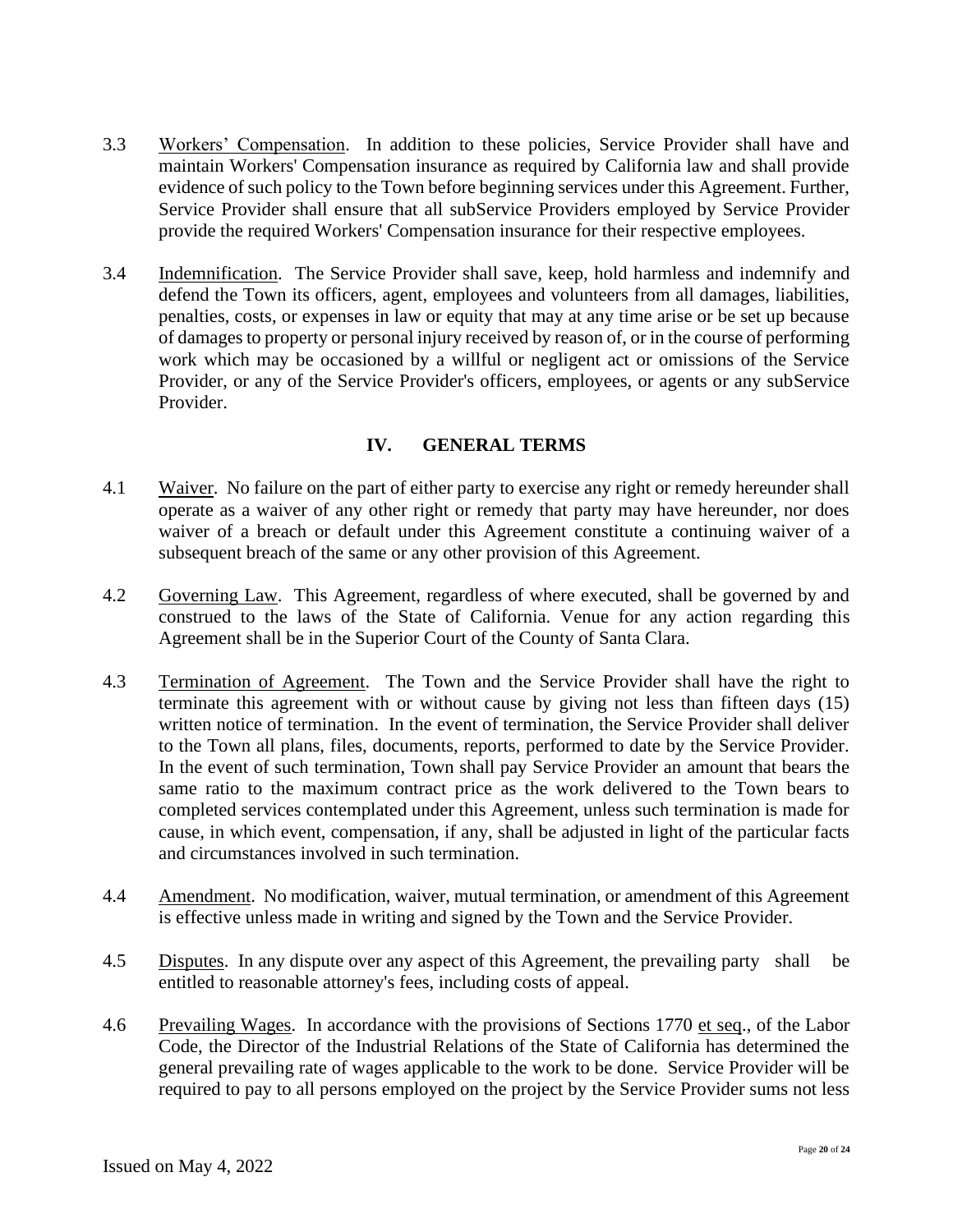than the sums set forth in the documents entitled "General Prevailing Wage Determination made by the Director of Industrial Relations pursuant to California Labor Code, part 7, Chapter 1, Article 2, Sections 1770, 1773, 1773.1." These documents may be obtained from the State of California.

Pursuant to Labor Code section 1725.5, no Service Provider or subService Provider may be awarded a contract for public works on a public works project unless registered with the Department of Industrial Relations.

This project is subject to compliance monitoring and enforcement by the Department of Industrial Relations and/or the Town of Los Gatos.

The Service Provider is required to post notices on Public Works requirements.

4.7 Notices. Any notice required to be given shall be deemed to be duly and properly given if mailed postage prepaid, and addressed to:

| Town of Los Gatos   | Service Provider |
|---------------------|------------------|
| Attn: Town Clerk    | Attn:            |
| 110 E. Main Street  | <b>Address</b>   |
| Los Gatos, CA 95030 | Town, ST, ZIP    |

or personally delivered to Service Provider to such address or such other address as Service Provider designates in writing to Town.

- 4.8 Order of Precedence. In the event of any conflict, contradiction, or ambiguity between the terms and conditions of this Agreement in respect of the Products or Services and any attachments to this Agreement, then the terms and conditions of this Agreement shall prevail over attachments or other writings.
- 4.9 Entire Agreement. This Agreement, including all Exhibits, constitutes the complete and exclusive statement of the Agreement between the Town and Service Provider. No terms, conditions, understandings or agreements purporting to modify or vary this Agreement, unless hereafter made in writing and signed by the party to be bound, shall be binding on either party.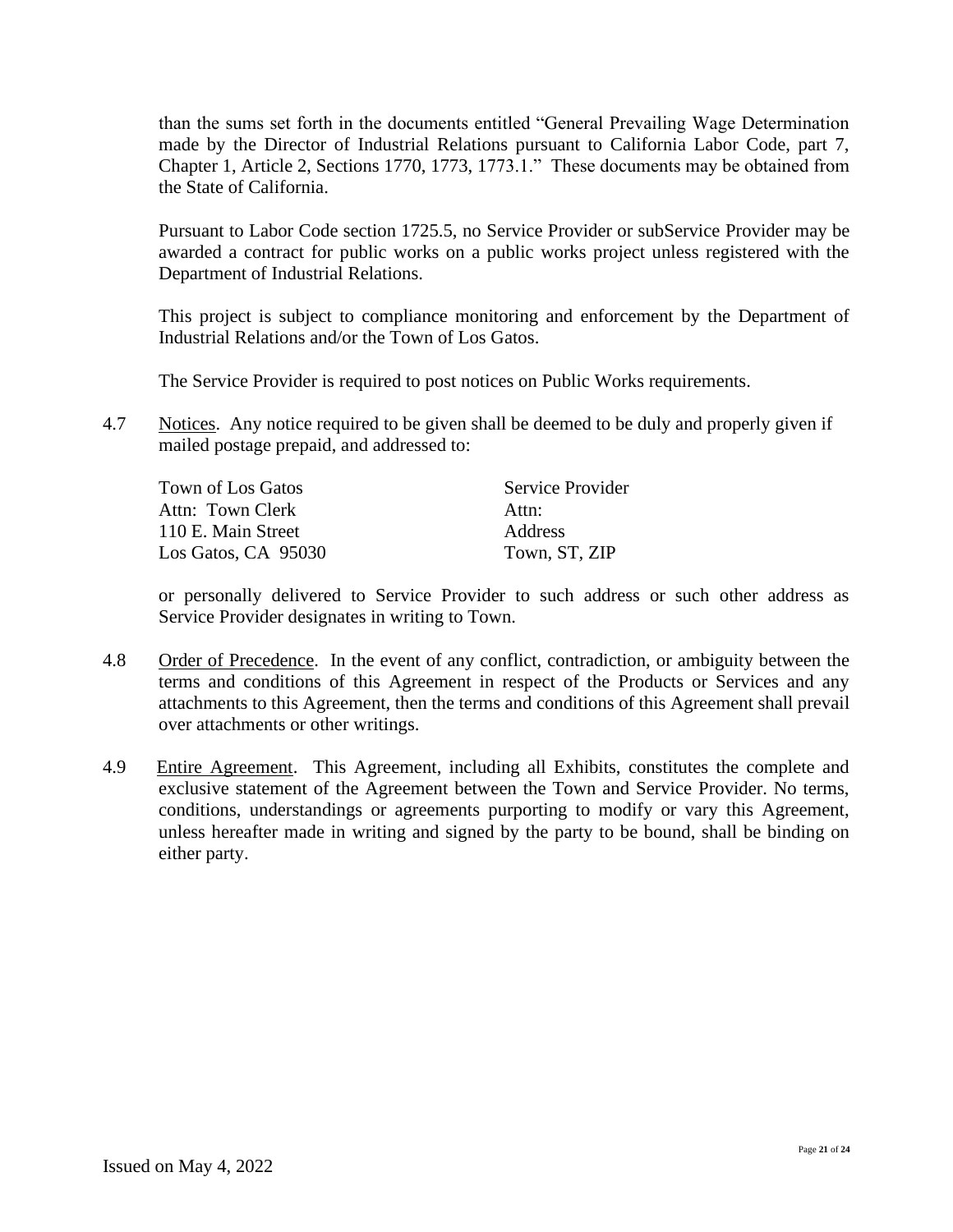IN WITNESS WHEREOF, the Town and Service Provider have executed this Agreement.

Town of Los Gatos by:

NAME OF VENDOR, by:

Laurel Prevetti, Town Manager

Recommended by:

Timm Borden, Interim Director of Parks and Public Works

Title

Approved as to Form:

Robert Schultz, Interim Town Attorney

\_\_\_\_\_\_\_\_\_\_\_\_\_\_\_\_\_\_\_\_\_\_\_\_\_\_\_\_\_\_\_\_\_\_\_\_\_

Attest:

\_

Shelley Neis, MMC, CPMC, Town Clerk

\_\_\_\_\_\_\_\_\_\_\_\_\_\_\_\_\_\_\_\_\_\_\_\_\_\_\_\_\_\_\_\_\_\_\_\_\_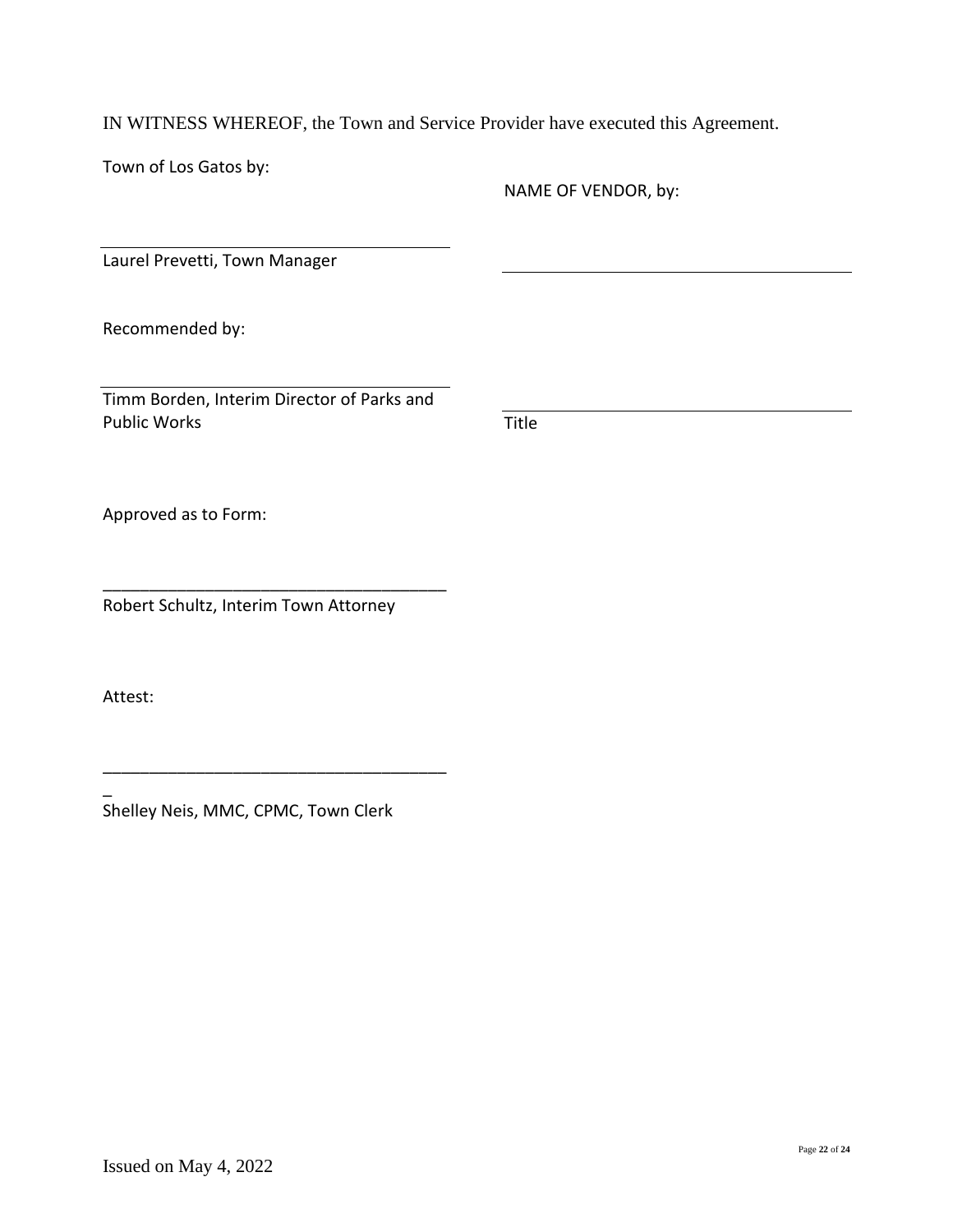# **ATTACHMENT D PRICE SHEET**

For all services described below, unless excluded by the Town in description of services below, the Town shall consider unit prices below to include all labor, equipment, fees of any kind, overhead, insurance, fuel, materials, surcharges, disposal fees, and any other costs associated with and necessary for the Proposer to perform such service. No qualifications, exemptions, or alterations of services described below will be allowed. Failure to comply will result in disqualification of proposal.

#### **A.** *DOWNTOWN LOS GATOS GARBAGE, RECYCLING, AND PIZZA BOX RECEPTACLE COLLECTION AND CLEANING SERVICES PROPOSAL SHEET*

|                  | DESCRIPTION, WITH UNIT<br>PRICE IN WORDS. (PRICE IS<br><b>INCLUSIVE OF ALL</b><br><b>APPLICABLE TAXES AND</b>      | <b>UNIT PRICE</b> | <b>ESTIMATED</b><br><b>HOURS</b> | <b>EXTENDED PRICE</b> |
|------------------|--------------------------------------------------------------------------------------------------------------------|-------------------|----------------------------------|-----------------------|
|                  | <b>FEES</b> )                                                                                                      |                   |                                  |                       |
| 1.               | <b>Basic Collection and Cleaning</b><br>Services Current inventory                                                 | Monthly           |                                  | n/a                   |
| 3.               | Additional Cost per new garbage<br>receptacle                                                                      | Monthly           |                                  | n/a                   |
| $\overline{4}$ . | Additional Cost per new recycling<br>receptacle                                                                    | Monthly           |                                  | n/a                   |
| 5 <sub>1</sub>   | Additional Cost per new pizza box<br>receptacle                                                                    | Monthly           |                                  |                       |
| 6.               | Reduction in Cost for removal of<br>garbage receptacle (per can)                                                   | Monthly           |                                  | n/a                   |
| 7.               | Reduction in Cost for removal of<br>recycling receptacle (per can)                                                 | Monthly           |                                  | n/a                   |
| 8.               | Reduction in Cost for removal of<br>pizza box receptacle (per bin)                                                 | Monthly           |                                  |                       |
| 9.               | <b>Additional Collection and Cleaning</b><br>Service day (one time)--Recycling<br>Only                             | Daily             |                                  | n/a                   |
| 10.              | <b>Additional Collection and Cleaning</b><br>Service day (ongoing)—Recycling<br>Only                               | Monthly           |                                  | n/a                   |
| 11.              | <b>Additional Collection and Cleaning</b><br>Service day (one time)-Garbage,<br>Recycling, & Pizza Box Receptacles | Daily             |                                  | n/a                   |
| 12.              | <b>Additional Collection and Cleaning</b><br>Service day (ongoing)—Garbage,<br>Recycling, & Pizza Box receptacles  | Monthly           |                                  | n/a                   |
| 13.              | <b>Emergency Collection and Cleaning</b><br>Service                                                                | Hourly            |                                  | \$                    |
| 14.              | Scheduled Day porter cleaning and<br>collection services                                                           | Hourly            |                                  | \$                    |